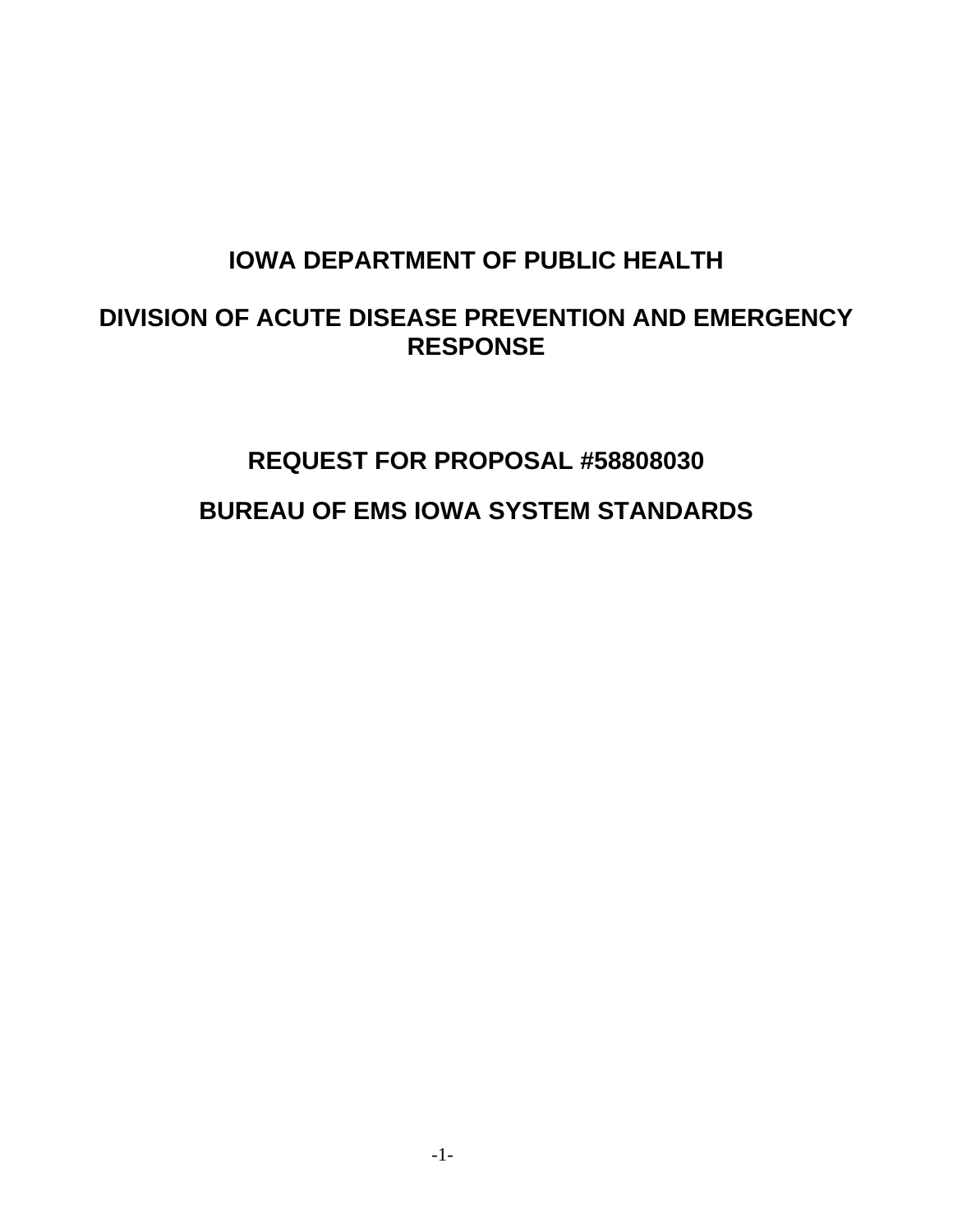## **RFP Table of Contents**

#### SECTION 1 -- GENERAL AND ADMINISTRATIVE ISSUES

- 1.01 Purpose
- 1.02 Project Period/Contract Term
- 1.03 Eligible Applicants and Service Delivery Area
- 1.04 Available Funds
- 1.05 Schedule of Events
- 1.06 Inquiries
- 1.07 Amendments to the RFP
- 1.08 Open competition
- 1.09 Withdrawal of proposals
- 1.10 Acceptance of Terms and Conditions
- 1.11 Costs of Proposal Preparation
- 1.12 Multiple Proposals
- 1.13 Oral Presentation
- 1.14 Rejection of Proposals
- 1.15 Restrictions on Gifts and Activities
- 1.16 Use of Subcontractors
- 1.17 Reference Checks
- 1.18 Criminal Background Checks
- 1.19 Information From Other Sources
- 1.20 Verification of Proposal Contents
- 1.21 Bid Proposal Clarification Process
- 1.22 Waivers and Variances
- 1.23 Disposition of Proposals
- 1.24 Public Records
- 1.25 Copyrights
- 1.26 Appeal of Award Decision
- 1.27 Definition of Contract
- 1.28 Construction of RFP

#### SECTION 2 – DESCRIPTION OF SERVICES

- 2.01 Description of Work and Services
- 2.02 Objectives
- 2.03 Staffing or Personnel Requirements
- 2.04 Budget
- 2.05 Required Reporting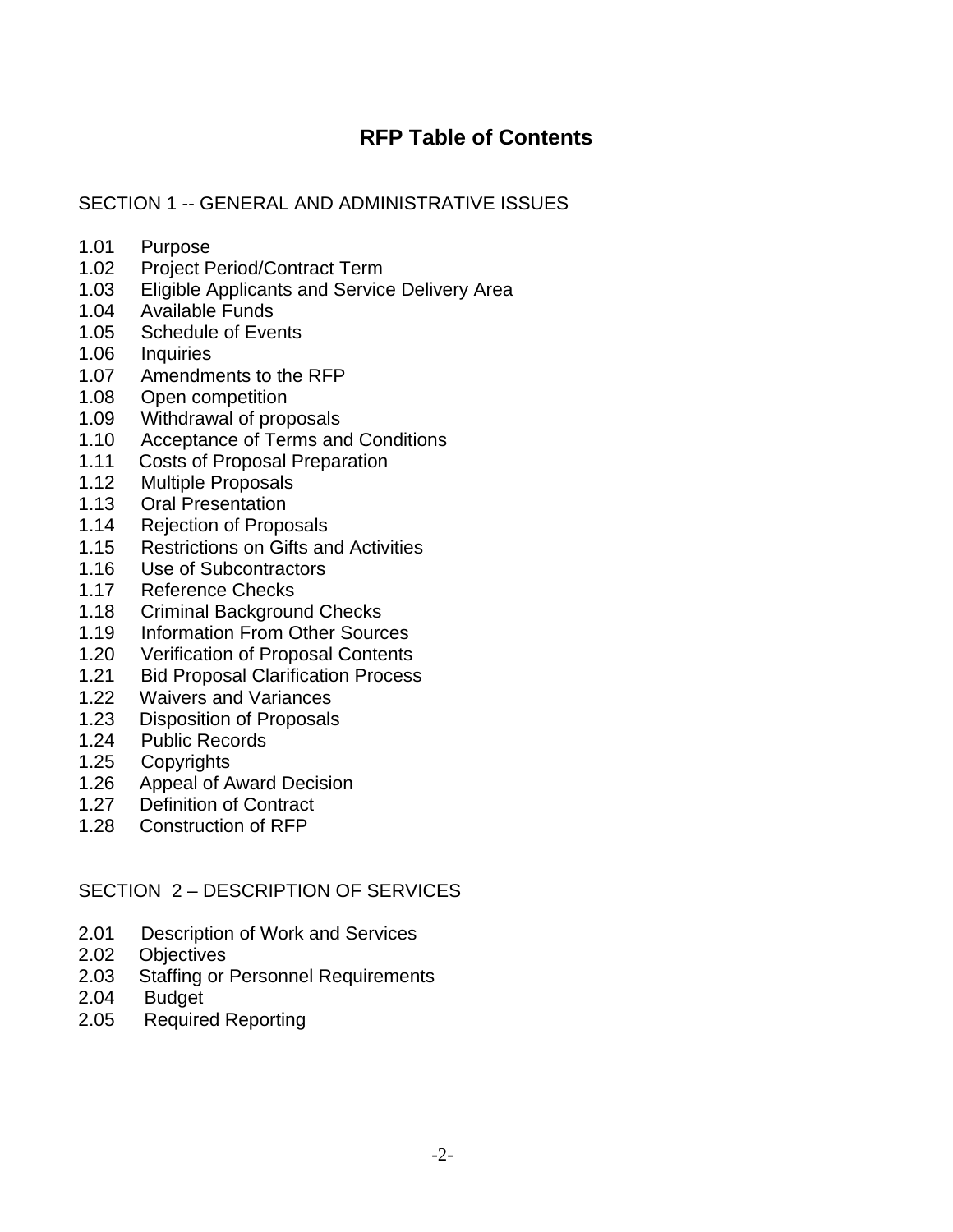#### SECTION 3 -- PROPOSAL FORMAT AND CONTENT

- 3.01 Instructions
- 3.02 Technical Requirements
- 3.03 Proposal Contents
- 3.04 Budget
- 3.05 Proposal Checklist
- 3.06 Business Organization
- 3.07 Litigation or Investigation

#### SECTION 4 -- EVALUATION PROCESS AND CRITERIA

- 4.01 Overview of Evaluation Process
- 4.02 Scoring of Proposals

#### SECTION 5 – CONTRACT

- 5.01 Conditions
- 5.02 Incorporation of Documents
- 5.03 Order of Priority
- 5.04 Contractual Payments

#### SECTION 6 – ATTACHMENTS

Attachments are posted in a separate file on the IDPH web page under *Grants, Bids and Proposals:* [www.idph.state.ia.us](http://www.idph.state.ia.us/)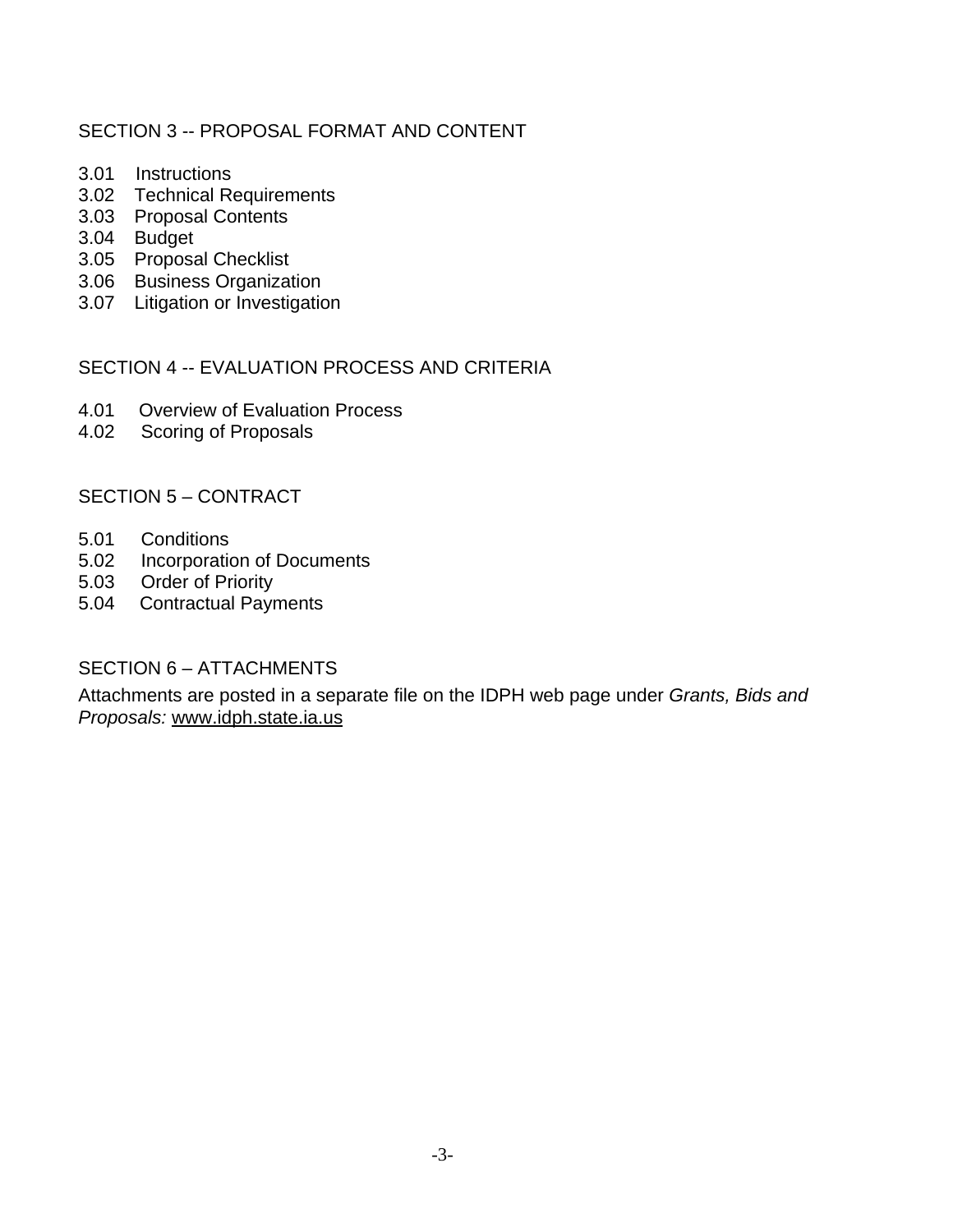## **SECTION 1 -- GENERAL AND ADMINISTRATIVE ISSUES**

#### **1.01 Purpose**

The purpose of this Request for Proposal (RFP) #58808030 is to solicit proposals that will enable the Iowa Department of Public Health (IDPH) Bureau of EMS to select the most qualified applicants to provide data for the development and implementation of a statewide EMS system delivery model based on minimum standards. Data collected from the successful applicants will be utilized to identify challenges and resource needs required to meet the minimum standards as outlined in "Iowa EMS System Standards, What Every Iowan Can Expect from Emergency Medical Systems". In addition, collected data will be used to identify statutory and/or administrative law revisions that may be needed to implement the standards.

The "Iowa EMS System Standards" are guiding principles that provide performance expectations to promote quality patient care services. The implementation of minimum standards is important for:

- Baseline EMS infrastructure (capacity) throughout the State of Iowa
- Expected range of performance (capability) and what is needed to support that performance
- Integration of EMS into the public health system
- Enhancing the visibility and understanding of EMS by the general public

These activities relate to Healthy Iowans 2010, Chapter 22, Goal Statement 1.

#### **1.02 Project Period/Contract Term**

The project period shall be from April 1, 2008 to March 30, 2010.

IDPH expects the initial contract period to be a 15 month term from April 1, 2008 to June 30, 2009. IDPH shall have the option to renew the contract for up to one (1) additional nine (9) month term subject to review of the continuation application, contractor performance and compliance with the terms and conditions of the contract, and availability of funds.

The issuance of this RFP in no way constitutes a commitment by IDPH to award a contract.

#### **1.03 Eligible Applicants and Service Delivery Area**

To ensure EMS representation statewide, IDPH anticipates at least one award per each of the following jurisdictions;

- EMS systems serving counties of less than 20,000 population, defined as 'rural'
- EMS systems serving counties of more than 50,000 population, defined as 'urban'
- EMS systems serving counties of greater than 20,000 and less than 50,000 population

County EMS Associations or multiple county EMS associations in Iowa are eligible to submit proposals in accordance with this RFP.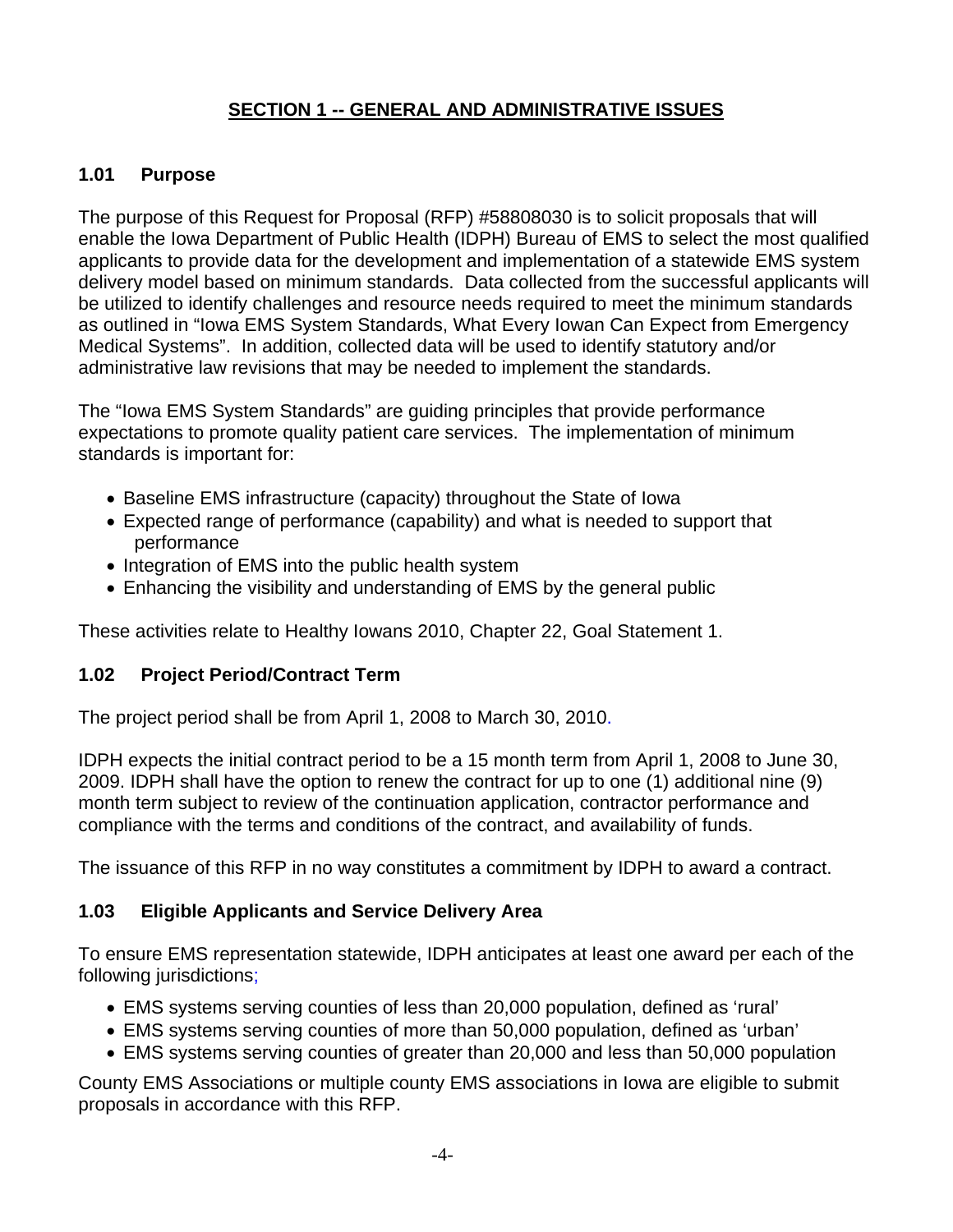The service delivery area will include countywide EMS system or a combination of multiple county EMS systems. A multiple county submission requires the identification of one lead county EMS association to act as applicant.

## **1.04 Available Funds**

The source of funding is tobacco settlement funds and Federal FLEX program funding, CFDA # 93.241.

Total funding available is \$120,000. No more than four (4) awards will be made.

Applicants may apply for up to \$30,000 for the total two (2) year period. Actual total awards and individual contract funding levels may vary from that listed or funding may be withdrawn completely, depending on availability of funding.

**1.05 Schedule of Events** (All times and dates listed are local Iowa time.)

The following dates are set forth for informational purposes. IDPH reserves the right to change them.

| <b>RFP Issued</b>                                           | <b>January 8, 2008</b> |
|-------------------------------------------------------------|------------------------|
| <b>Written Questions Due</b>                                | February 1, 2008       |
| <b>IDPH Responses to</b><br><b>Written Questions Issued</b> | February 8, 2008       |
| Proposals Due                                               | February 27, 2008      |
| <b>Issue Notice of Award</b>                                | March 17, 2008         |

A. RFP Issued – January 8, 2008. IDPH will issue the RFP to current program contractors and to any person or entity which requests the RFP. IDPH will post the RFP on the IDPH web page under *Grants, Bids and Proposals:*http//www.idph.state.ia.us.

B. Applicant's Conference – An applicant's conference will not be held.

C. Written Questions Due – February 1, 2008. Written questions and comments related to the terms and conditions of the RFP must be received by John McMullen at the address below before 4:00 p.m. on February 1, 2008.

> John McMullen, Contract Administrator Iowa Department of Public Health Lucas State Office Building 321 East Twelfth Street Des Moines, Iowa 50319 – 0075 E-mail: jmcmulle@idph.state.ia.us Fax: (515) 281-3789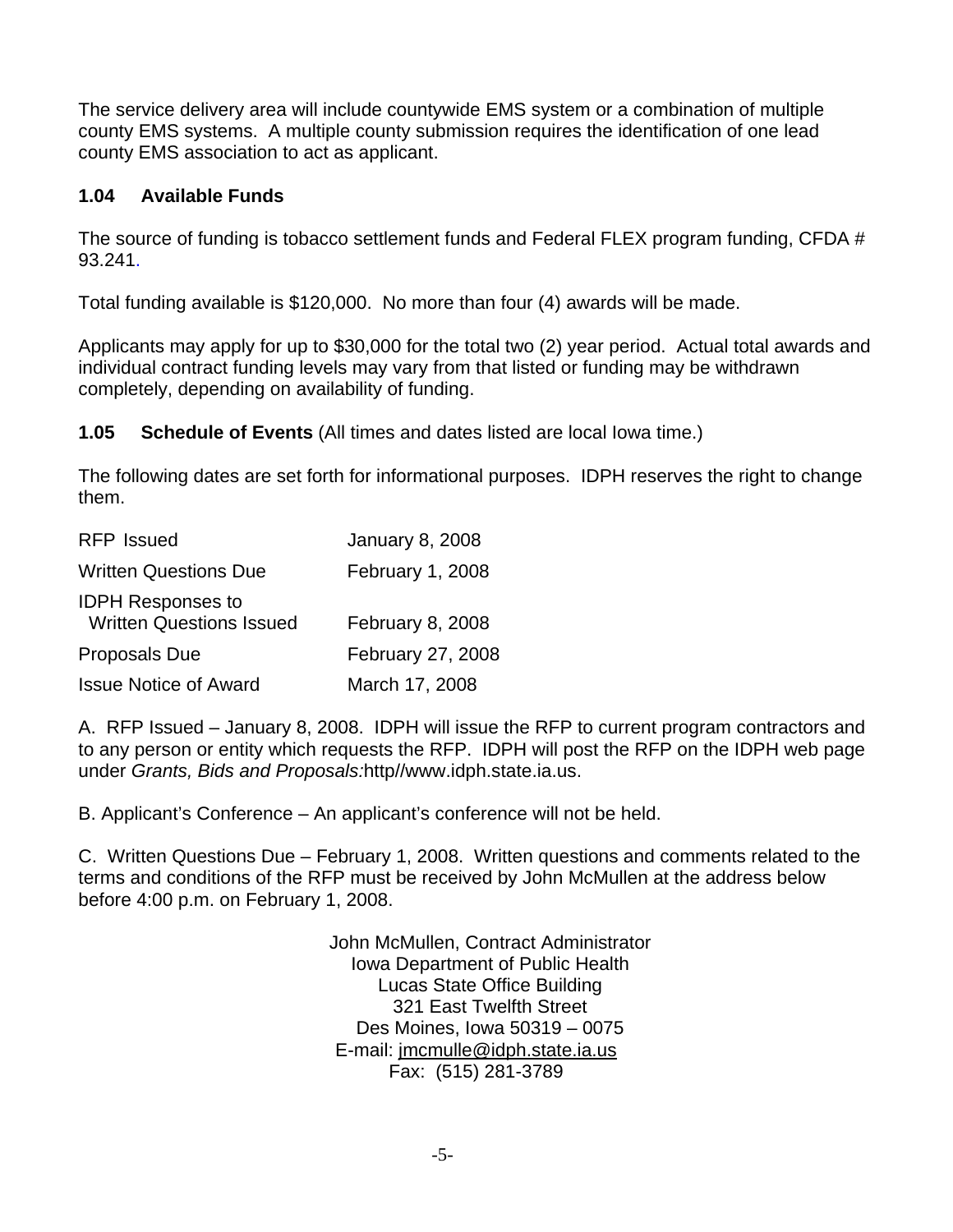Questions or comments must be submitted by mail, by electronic mail or by facsimile. If the question or comment pertains to a specific section of the RFP, the section and page must be referenced. Oral questions will not be accepted.

D. Response to Written Questions Issued – February 8, 2008. IDPH will prepare written responses to all pertinent and properly submitted questions and will mail the responses to all persons and entities on file as receiving the RFP. The responses will also be placed on the IDPH Web page. IDPH's written responses will be considered part of the RFP.

E. Proposals Due – February 27, 2008. **Proposals must be received by John McMullen at the address below by 4:00 p.m. (local time) on February 27, 2008.** This requirement is a mandatory requirement and will **not** be subject to waiver as a minor deficiency.

One (1) original and five (5) copies of the proposal shall be submitted to:

John McMullen, Contract Administrator Iowa Department of Public Health Lucas State Office Building - 6th Floor 321 East Twelfth Street Des Moines, Iowa 50319-0075

#### **Proposals received by IDPH after the stated due date and time will be rejected, returned to the applicant, and not reviewed by IDPH.**

Electronic mail and faxed copies of the proposal **will not** be accepted. Applicants who choose to mail proposals must allow ample mail delivery time to ensure timely receipt of their proposals by IDPH. Postmarking by the due date will not substitute for actual receipt of the proposal by IDPH. It is the applicant's responsibility to ensure that the proposal is date and time stamped as received by IDPH prior to the deadline.

Any information submitted separately from the proposal will not be considered in the review process.

F. Release of Names of Applicants – March 5, 2008. The names of all applicants who submitted properly dated and time stamped proposals shall be released to all who have, in writing, requested such notification.

G. Notice of Award – March 17, 2008. The successful and unsuccessful applicants will be notified in writing using the United States Postal Service, registered receipt return mail.

H. Contract Negotiations and Execution of the Contract – Following issuance of the notice of award, the successful applicant will receive a contract document. The successful applicant has ten (10) working days from date of receipt in which to negotiate and sign a contract with IDPH. If a contract has not been executed within ten (10) working days, IDPH reserves the right to cancel the award and to begin negotiations with the next highest ranked applicant or other entity deemed appropriate by IDPH. IDPH may, at its sole discretion, extend the time period for negotiations of the contract.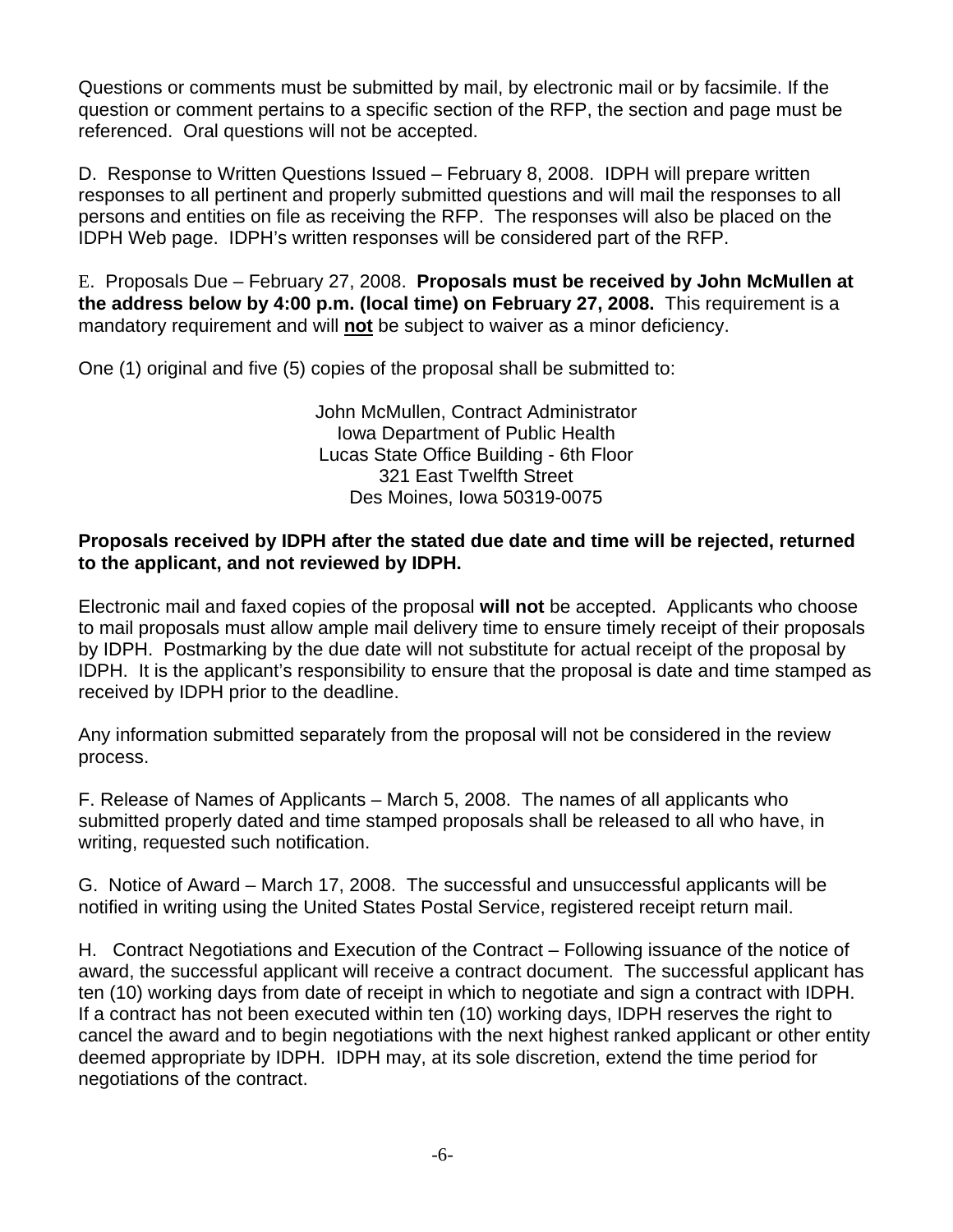#### **1.06 Inquiries**

During the period following release of this RFP and during the period of evaluation, applicants should contact only John McMullen in the manner provided for in section 1.05(C). Unauthorized contact regarding this RFP with other state employees may result in disqualification. In no case shall verbal communications override written communications. Only written communications are binding on IDPH.

IDPH assumes no responsibility for representations made by its officers or employees prior to the execution of a legal contract, unless such representations are specifically incorporated into the RFP or the contract.

Any verbal information provided by the applicant shall not be considered part of its proposal.

## **1.07 Amendments to the RFP**

IDPH reserves the right to amend the RFP at any time. In the event it becomes necessary to amend, add to, or delete any part of this RFP, a written amendment will be provided to all applicants who received the original RFP and will be posted on the IDPH Web site.

#### **1.08 Open competition**

No attempt shall be made by the applicant to induce any other person or firm to submit or not to submit a proposal for the purpose of restricting competition.

#### **1.09 Withdrawal of proposals**

Proposals may be withdrawn, modified and resubmitted at any time prior to the stated due date and time for the receipt of proposals. An applicant desiring to withdraw its proposal after the submission time shall notify the Contract Administrator in writing.

#### **1.10 Acceptance of Terms and Conditions**

A. An applicant's submission of a proposal constitutes acceptance of the terms, conditions, criteria and requirements set forth in the RFP and operates as a waiver of any and all objections to the contents of the RFP. By submitting a proposal, an applicant agrees that it will not bring any claim or have any cause of action against IDPH or the State of Iowa based on the terms or conditions of the RFP or the procurement process.

B. IDPH reserves the right to accept or reject any exception taken by an applicant to the terms and conditions of this RFP. Should the successful applicant take exception to the terms and conditions required by IDPH, the successful applicant's exceptions may be rejected and IDPH may elect to terminate negotiations with that applicant. However, IDPH may elect to negotiate with the successful applicant regarding contract terms which do not materially alter the substantive requirements of the RFP or the contents of the applicant's proposal.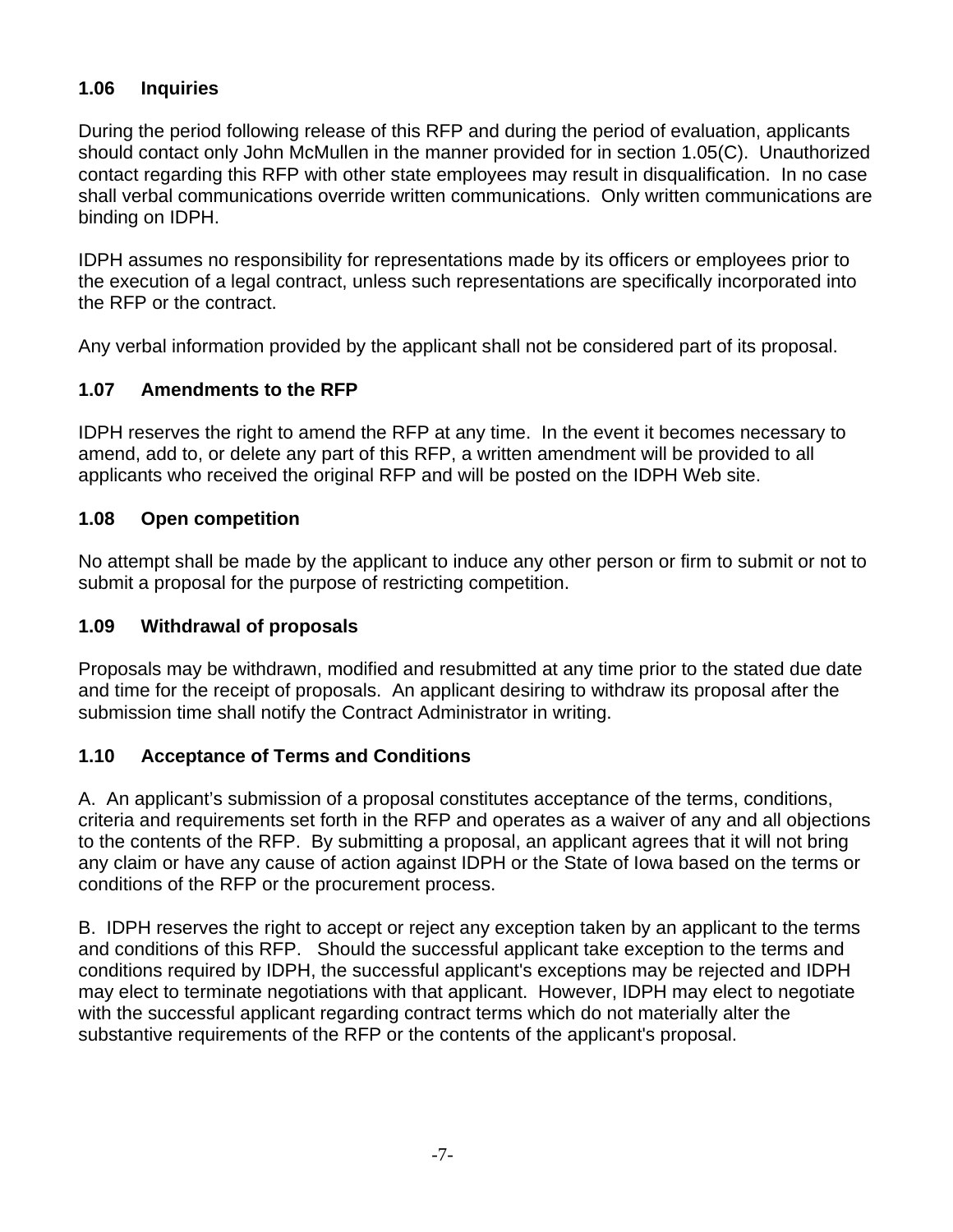## **1.11 Costs of Proposal Preparation**

All costs of preparing the proposal are the sole responsibility of the applicant. IDPH is not responsible for any costs incurred by the applicant which are related to the preparation or delivery of the proposal or any other activities undertaken by the applicant related in any way to this RFP.

#### **1.12 Multiple Proposals**

An organization may submit more than one proposal. However, only one award shall be provided to any one organization.

#### **1.13 Oral Presentation**

Applicants may be requested to make an oral presentation of the proposal. The determination of need for presentations, the location, order, and schedule of the presentations is at the sole discretion of IDPH. If an oral presentation is required, applicants may clarify or elaborate on their proposals, but may in no way change their original proposal.

#### **1.14 Rejection of Proposals**

A. IDPH reserves the right to reject, in whole or in part, any or all proposals, to advertise for new proposals, to arrange to receive or itself perform the services herein, to abandon the need for such services, and to cancel this RFP if it is in the best interests of IDPH.

B. Any proposal will be rejected outright and not evaluated for any of the following reasons:

1. The applicant fails to deliver the letter of intent if required by this RFP by the relevant dates and times stated in section 1.05.

2. The applicant fails to deliver the proposal by the relevant dates and times stated in section 1.05.

C. Any proposal may be rejected outright and not evaluated for any one of the following reasons:

1. The applicant fails to include required information or fails to include sufficient information to determine whether an RFP requirement has been satisfied.

2. The applicant fails to follow the proposal format instructions or presents information requested by this RFP in a format inconsistent with the instructions of the RFP.

3. The applicant provides misleading or inaccurate answers.

- 4. The applicant states that a mandatory requirement cannot be satisfied.
- 5. The applicant's response materially changes a mandatory requirement.

6. The applicant's response limits the right of IDPH.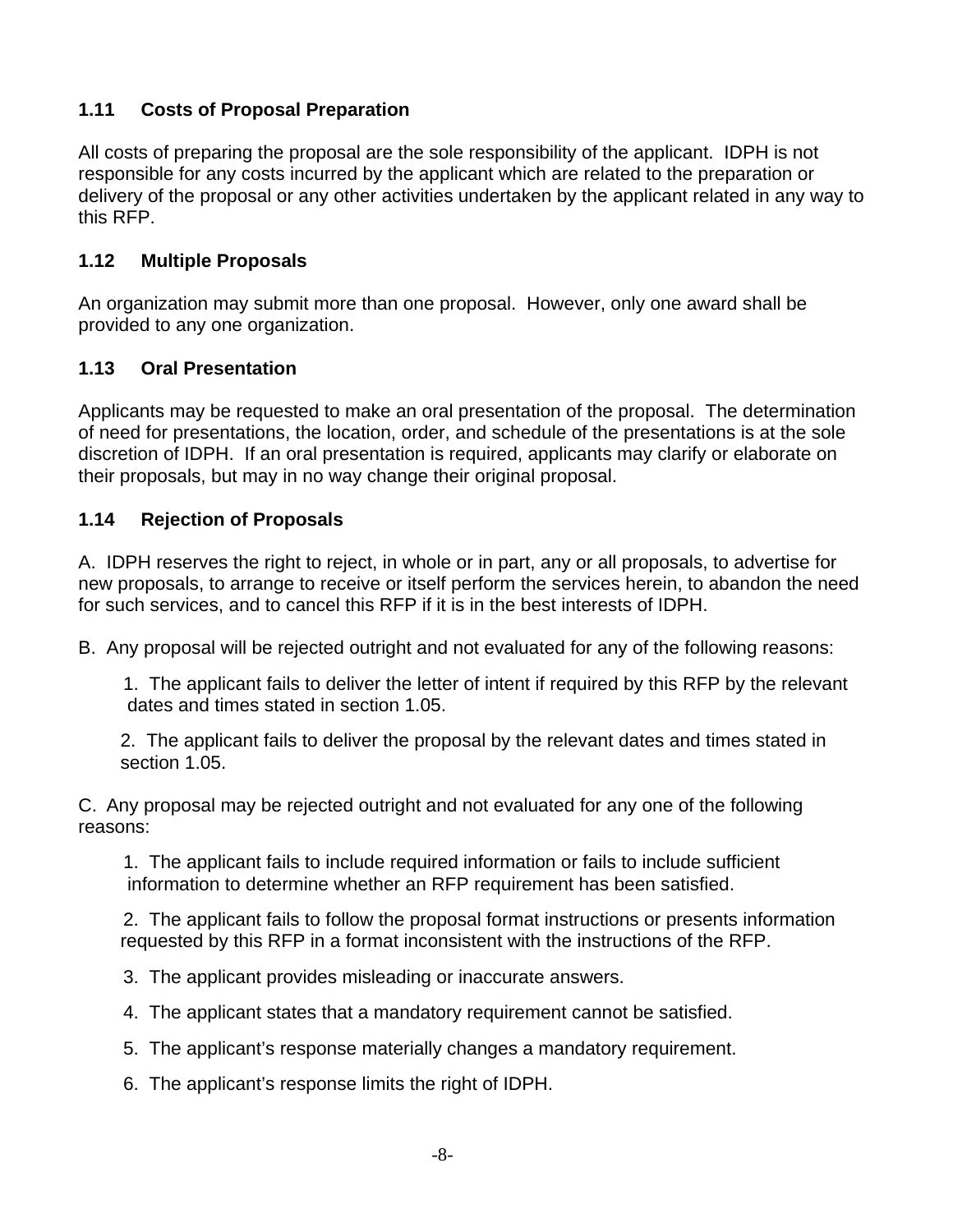7. The applicant fails to respond to IDPH's request for information, documents, or references.

8. The applicant fails to include any signature, certification, authorization, or stipulation requested by this RFP.

9. The applicant initiates unauthorized contact regarding the RFP with a state employee.

## **1.15 Restrictions on Gifts and Activities**

Iowa Code chapter 68B contains laws which restrict gifts which may be given or received by state employees and requires certain individuals to disclose information concerning their activities with state government. Applicants are responsible for determining the applicability of this chapter to their activities and for complying with these requirements.

In addition, Iowa Code chapter 722 provides that it is a felony offense to bribe a public official.

## **1.16 Use of Subcontractors**

A. The applicant is permitted to subcontract for the performance of certain services required under the contract. Subcontracts must adhere to the provisions of Section 5 of the IDPH General Conditions effective February 1, 2007 as posted on the IDPH Web page at [www.idph.state.ia.us](http://www.idph.state.ia.us/) under the *Grants, Bids and Proposals* link. Planned use of subcontractors by an applicant must be clearly explained in the proposal. This information must include:

- 1. The name and address of the subcontractor if known;
- 2. The scope of work to be performed by each subcontractor;
- 3. Subcontractor qualifications; and
- 4. The estimated dollar amount of each subcontract.

B. Current individual employees of the State of Iowa may not act as subcontractors under this contract.

C. The applicant is fully responsible for all work performed by subcontractors. No subcontract into which the applicant enters into with respect to performance under the contract will, in any way, relieve the applicant of any responsibility for performance of its duties.

## **1.17 Reference Checks**

IDPH reserves the right to contact any reference to assist in the evaluation of the proposal, to verify information contained in the proposal and to discuss the applicant's qualifications and the qualifications of any subcontractor identified in the proposal.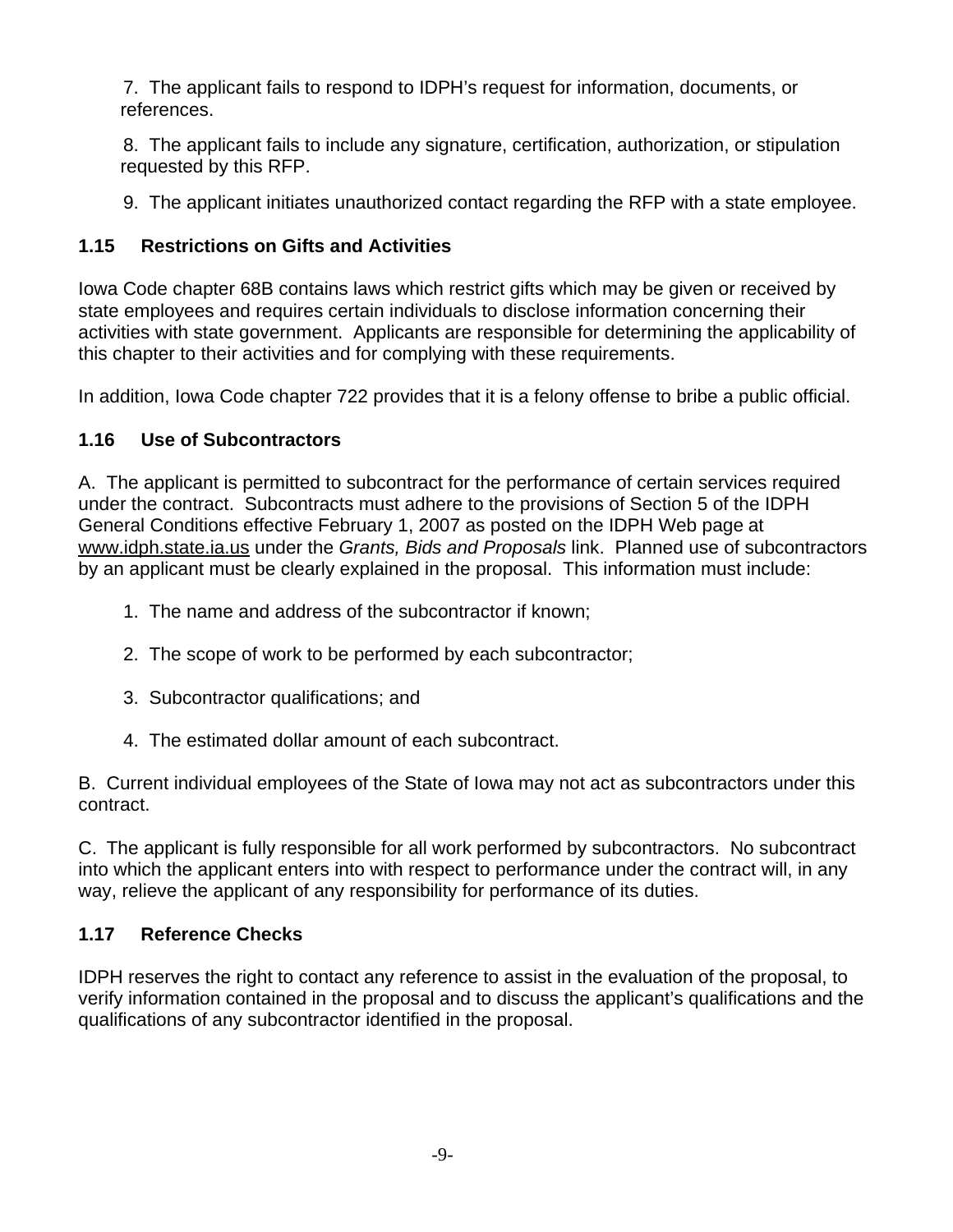## **1.18 Criminal Background Checks**

IDPH reserves the right to conduct criminal history and other background investigations into the applicant, its officers, directors, managerial and supervisory personnel, clerical or support personnel, and health care professional personnel retained by the applicant for duties related to the performance of the contract. Such information may be used in determining contract awards. The applicant shall cause all waivers to be executed by appropriate persons to effectuate the investigations.

## **1.19 Information From Other Sources**

IDPH reserves the right to obtain and consider information from other sources concerning an applicant, including the applicant's product or services, personnel, and subcontractors, and the applicant's capability and performance under other state contracts and contracts with private entities. IDPH may use any of this information in evaluating an applicant's proposal.

## **1.20 Verification of Proposal Contents**

The contents of a proposal submitted by an applicant are subject to verification. Misleading or inaccurate responses shall result in rejection of the proposal pursuant to section 1.14.

## **1.21 Bid Proposal Clarification Process**

IDPH may request clarification from applicants for the purpose of resolving ambiguities or questioning information presented in the proposals. Clarifications may occur throughout the proposal evaluation process. Clarification responses shall be in writing and shall address only the information requested. Responses shall be submitted to IDPH within the time stipulated at the time of the request. An applicant will not be permitted to modify or amend its proposal if contacted by IDPH for this reason.

## **1.22 Waivers and Variances**

IDPH reserves the right to waive or permit cure of nonmaterial variances in the proposal's form and content providing such action is in the best interest of IDPH. In the event IDPH waives or permits cure of nonmaterial variances, such waiver or cure will not modify the RFP requirements or excuse the applicant from full compliance with RFP specifications or other contract requirements if the applicant is awarded the contract. The determination of materiality is in the sole discretion of IDPH.

## **1.23 Disposition of Proposals**

All proposals become the property of IDPH and shall not be returned to the applicant unless all proposals are rejected. In the event all proposals are rejected, applicants will be asked to send prepaid shipping instruments to IDPH for return of the proposals submitted. In the event the IDPH does not receive shipping instruments, IDPH will destroy the proposals.

If IDPH awards funds to an applicant, the contents of all proposals will be in the public domain at the conclusion of the selection process and will be open to inspection by interested parties subject to exceptions provided in Iowa Code Chapter 22 or other provision of law.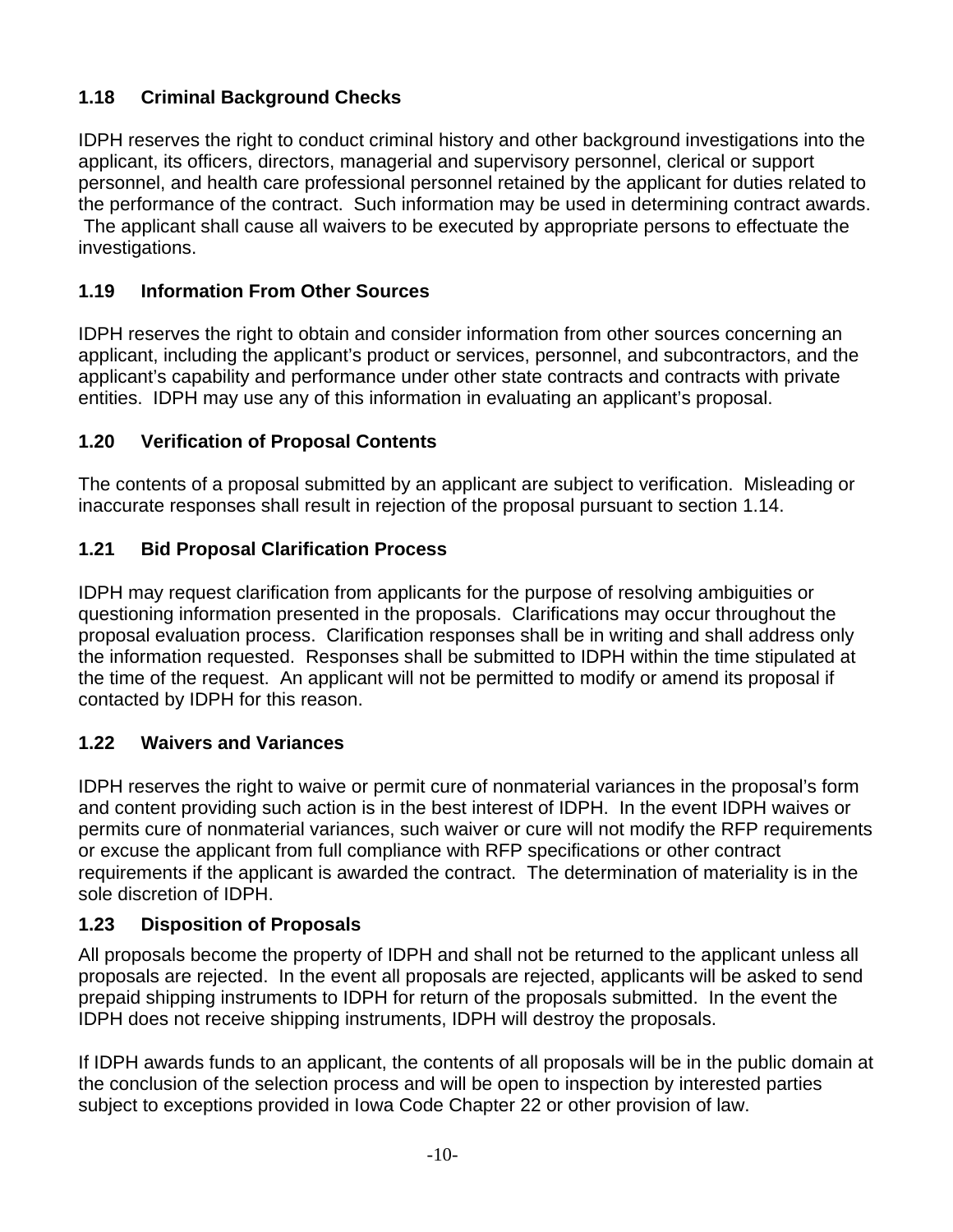## **1.24 Public Records**

All information submitted by an applicant will be treated as public information following the conclusion of the selection process unless the applicant properly requests that information be treated as confidential at the time the proposal is submitted.

Any request for confidential treatment of information must be included in the transmittal letter with the applicant's proposal. In addition, the applicant must enumerate the specific grounds in Iowa Code chapter 22 which support treatment of the material as confidential. The request for confidential treatment of information must also include the name, address, and telephone number of the person authorized by the applicant to respond to any inquiries by IDPH concerning the confidential status of the materials.

Any proposal submitted which contains confidential information must be conspicuously marked on as containing confidential information and must indicate which sections of the proposal should be treated as confidential. Identification of the entire proposal as confidential shall be deemed non-responsive and shall disqualify the applicant.

The applicant must submit one copy of the proposal from which the confidential information had been excised. The confidential material must be excised in such a way as to allow the public to determine the general nature of the material removed and to retain as much of the proposal as possible.

In the event IDPH receives a public request for RFP information marked confidential, written notice shall be given to the applicant seventy-two (72) hours prior to the release of the information to allow the applicant to seek injunctive relief pursuant to Iowa Code section 22.8. The information marked confidential shall be treated as confidential information to the extent such information is determined confidential under Iowa Code Chapter 22 or other provisions of law by a court of competent jurisdiction.

The applicant's failure to request confidential treatment of material pursuant to this section and the relevant law will be deemed by IDPH as a waiver of any right to confidentiality which the applicant may have had.

## **1.25 Copyrights**

By submitting a proposal, the applicant agrees that IDPH may copy the proposal for the purpose of facilitating the evaluation of the proposal or to respond to requests for public records. By submitting the proposal, the applicant consents to such copying and warrants and represents that such copying will not violate the rights of any third party. IDPH shall have the right to use ideas or adaptations of ideas that are presented in the proposals. In the event the applicant copyrights its proposal, the department may reject the proposal as noncompliant.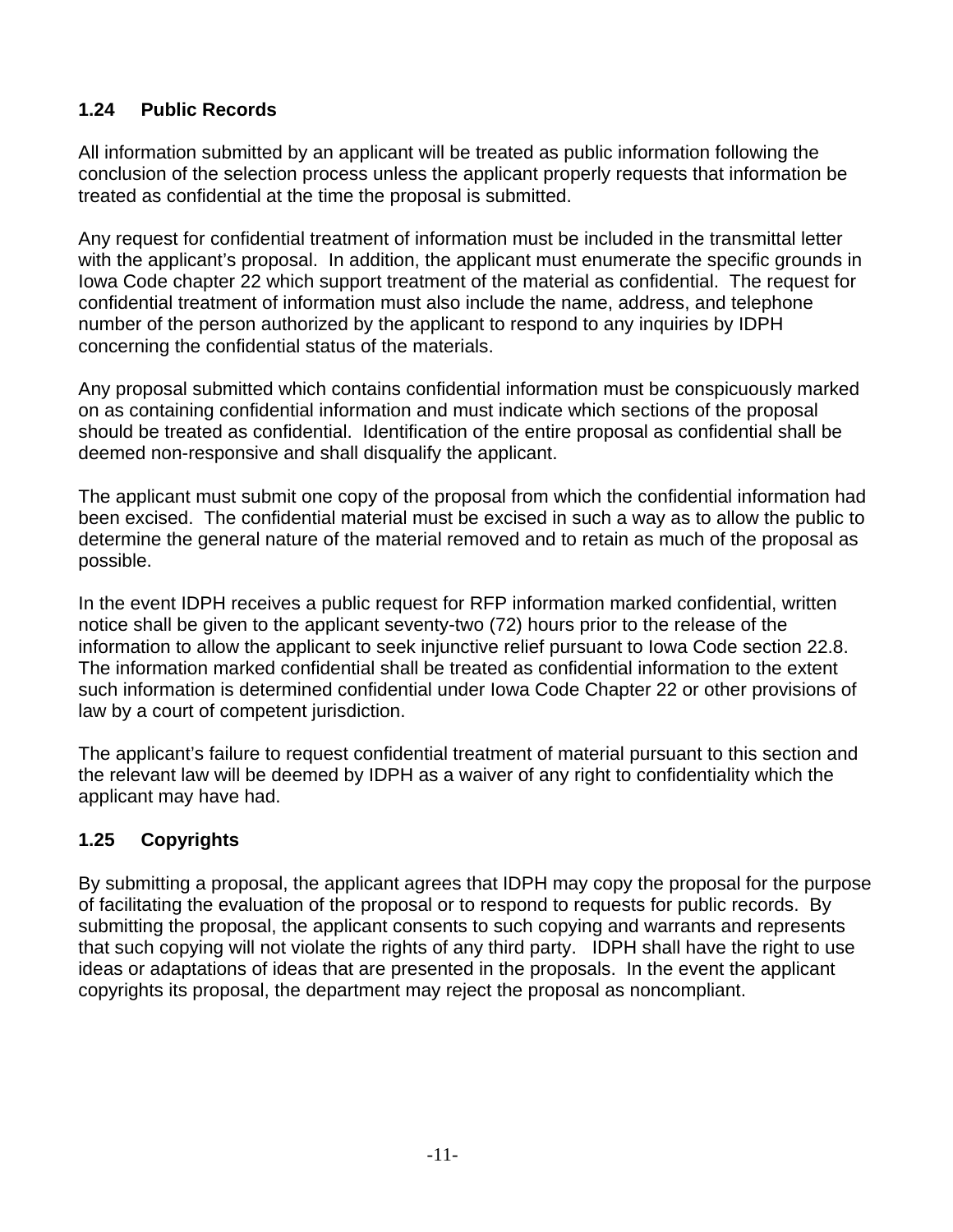## **1.26 Appeal of Award Decision**

Applicants may appeal the award decision by filing a written appeal to IDPH within 10 working days of receipt of the award decision in accordance with 641 Iowa Administrative Code Chapter 176.8. Appeals shall be submitted in writing, return receipt requested, to Mary Jones, Director, Division of Acute Disease Prevention and Emergency Response, Iowa Department of Public Health, Lucas State Office Building, Des Moines, Iowa 50319-0075. Appeals must clearly and fully identify all issues being contested and demonstrate what procedures in the proposal were not followed. In the event of an appeal, the Department will continue working with the successful applicant pending the outcome of the appeal.

## **1.27 Definition of Contract**

The full execution of a written contract by both parties shall constitute the making of a contract for services and no applicant shall acquire any legal or equitable rights relative to the contract until the contract has been fully executed by the successful applicant and the IDPH.

#### **1.28 Construction of RFP**

This RFP shall be construed in light of pertinent legal requirements and the laws of the State of Iowa. Changes in applicable statutes and rules may affect the award process or the resulting contract. Applicants are responsible for ascertaining the relevant legal requirements.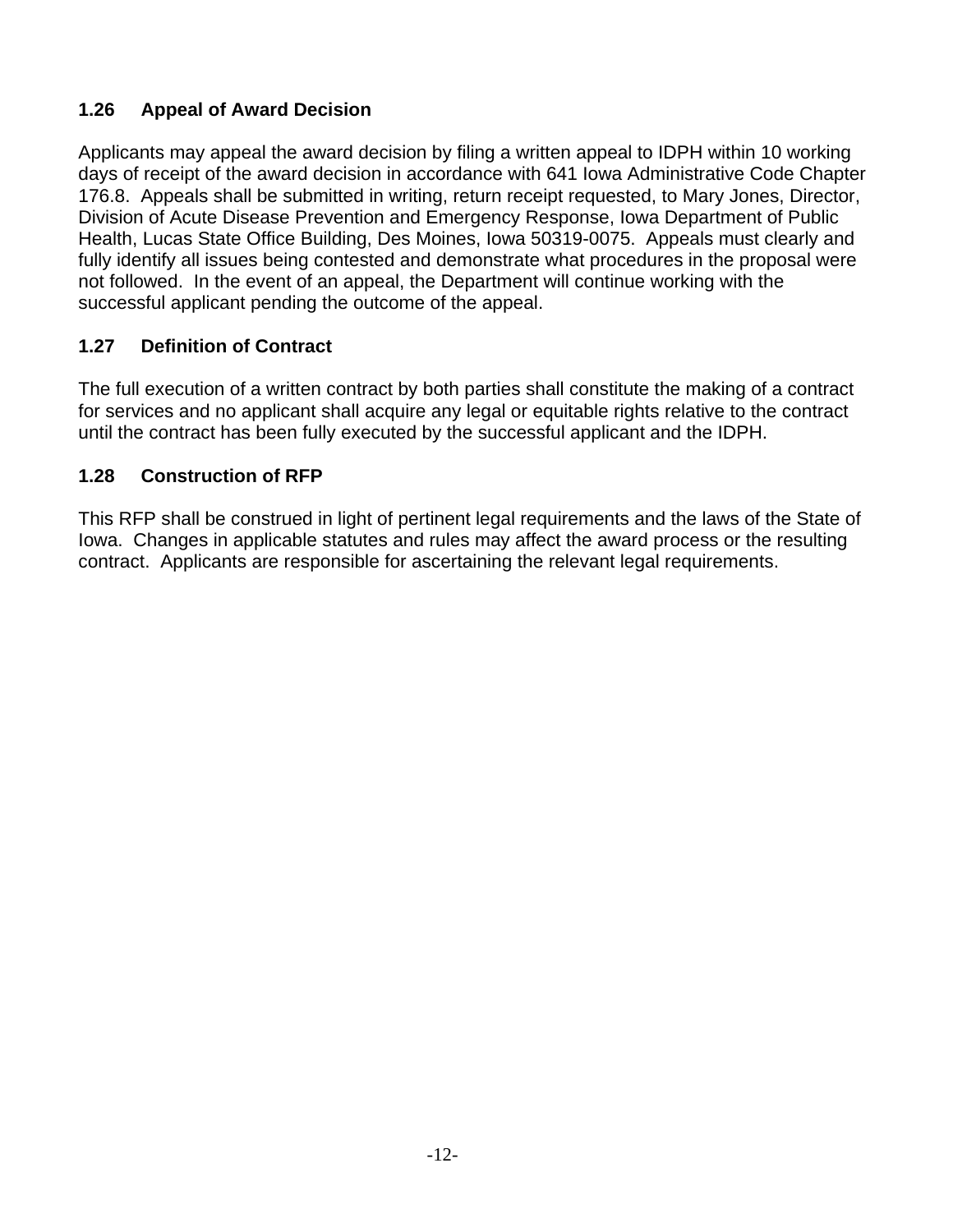## **SECTION 2 – DESCRIPTION OF SERVICES**

#### **2.01 Description of Work and Services**

The work and services of this RFP will be completed in two phases. Phase one will include a six month assessment period to determine the jurisdictions' current capacity to meet the minimum standards as outlined in "Iowa EMS System Standards, What Every Iowan Can Expect from Emergency Medical Systems". Phase two will include an 18 month planning period based on phase one assessment results. During this time, successful applicants will identify and document the resources and steps necessary to implement the standards. Applicants will report their findings on a regular basis to the Bureau of EMS.

## **2.02 Objectives**

The successful applicants are required to address the eight critical areas of EMS system standards for the work and services of this RFP. The eight critical areas include:

- System Administration
- Staffing/training
- Response/transportation
- Facilities/critical care
- Data collection/system evaluation
- Public information/education
- Disaster medical response/planning

The objectives to be accomplished include:

- 1)A six month assessment period to measure the jurisdictions' potential capacity to meet each minimum standard as posted at the Bureau of EMS Web site: www.idph.state.ia.us/ems.
- 2) An 18 month planning period to identify and document the resources and steps necessary to implement the standards.

#### **2.03 Staffing or Personnel Requirements**

The applicant will provide the staffing necessary to administer the terms of the contract.

#### **2.04 Budget**

Examples of allowable project expenses include:

- Stakeholder meeting costs
- Printing
- Postage
- No more than 0.30 FTE
- Contracted services for personnel such as consultants or outside employees other than EMS paid staff for the purposes of accomplishing the objectives of the project.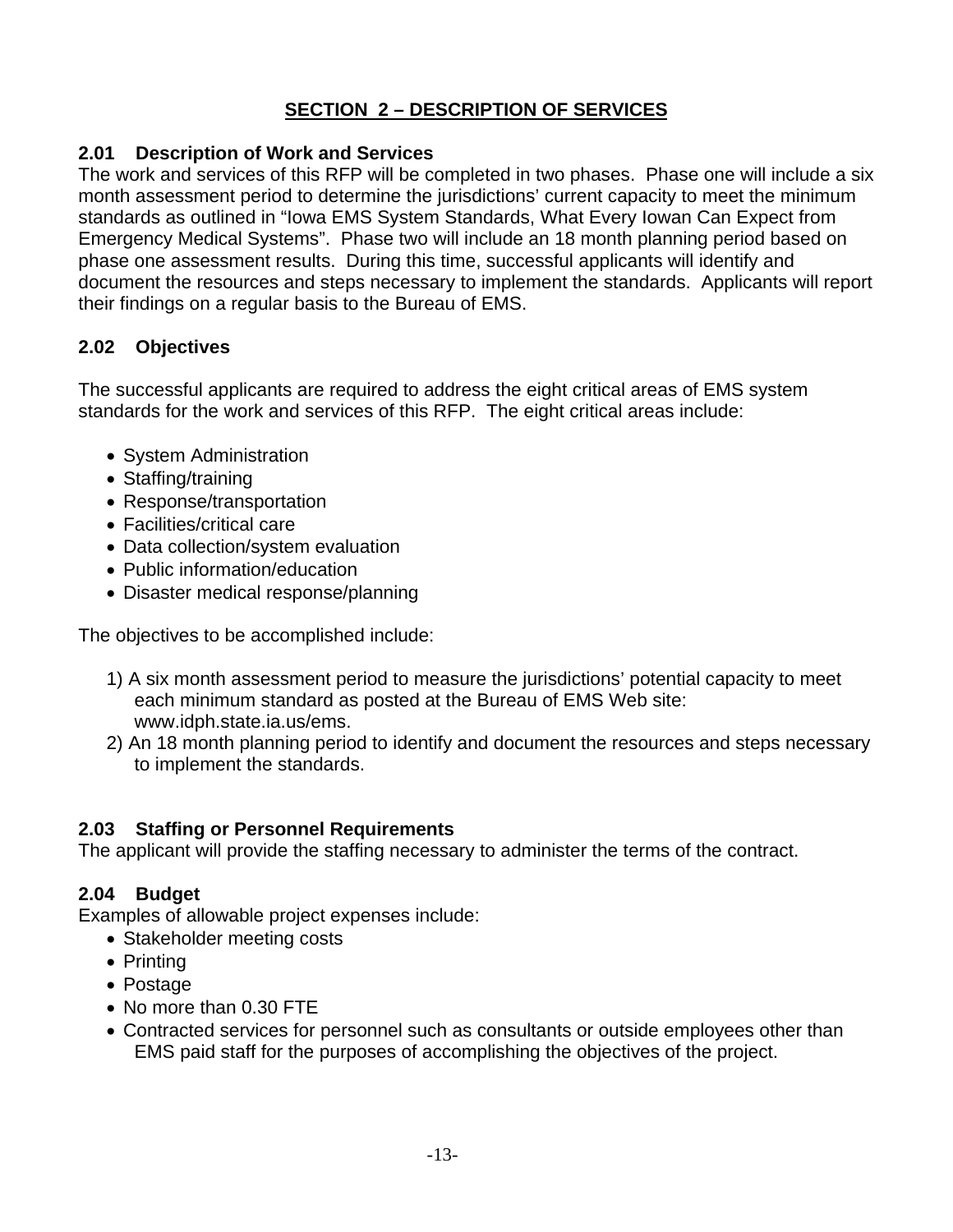IDPH will not reimburse travel amounts in excess of those established by Iowa Department of Administrative Services

- a. Instate maximum allowable amounts for food are \$8.00/breakfast, \$12.00/lunch and \$23.00/dinner; lodging maximum \$75 plus taxes per night and mileage maximum of \$.39 per mile.
- b. Out of state maximum allowable amounts for meals are available upon request. There is no restriction on airfare or lodging but the incurred expenditures are to be reasonable.

Project funding may not be used for purchasing equipment, entertainment costs, fundraising activities, or supplanting currently funded activities.

## **2.05 Required Reporting**

The award recipient must maintain adequate records for complete financial and programmatic audits and provide required progress reports.

Successful applicants are required to submit quarterly written progress reports and a final written report upon completion of the project. Additionally, contact with IDPH Bureau of EMS staff may require onsite review or telephone conference calls quarterly to track progress of the applicant's activities during the project period.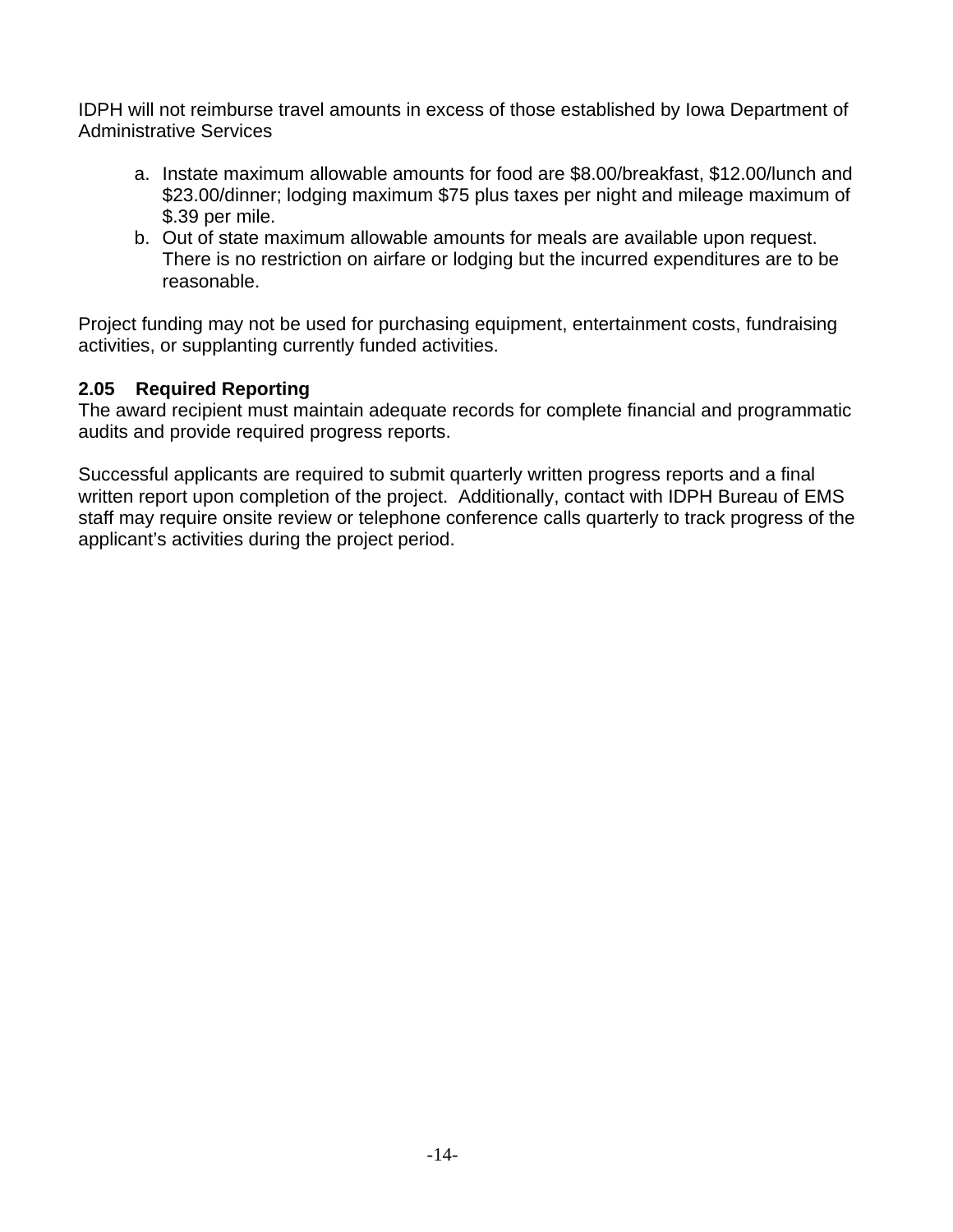## **SECTION 3 -- PROPOSAL FORMAT AND CONTENT**

#### **3.01 Instructions**

These instructions prescribe the format and content of the bid proposal and are designed to facilitate the submission of a proposal that is easy to understand, review, and evaluate. Failure to adhere to the proposal format may result in disqualification of the proposal.

#### **3.02 Technical Requirements**

One (1) original signed in non-black ink and five (5) copies, font size no smaller than 12, of the following:

- A. Cover Page Attachment A
- B. Proposal Narrative no more than ten (10) typed pages using no less than a one (1) inch margin at each border of the page
- C. Budget Detail/Timeline Form Attachment B
- D. Business Organization Appendix

Pages of the Proposal Narrative and Business Organization Appendix must be consecutively numbered with the name of the applicant clearly listed at the top of each page.

#### **3.03 Proposal Contents**

The proposal narrative must describe the applicant's county/regional EMS jurisdiction. The narrative must also focus on planning and verify full support for completion of the project by the stakeholders identified by the applicant. The stakeholder group should include, but not be limited to:

- EMS physician medical director(s)
- EMS providers
- Ambulance and non-transport EMS service programs
- Hospital administration
- Hospital emergency staff
- County emergency management
- County board of supervisors
- Local public health agency(s)
- Fire agencies
- Law enforcement agencies
- EMS training program(s)
- Layperson consumer advocate
- Dispatch/communication center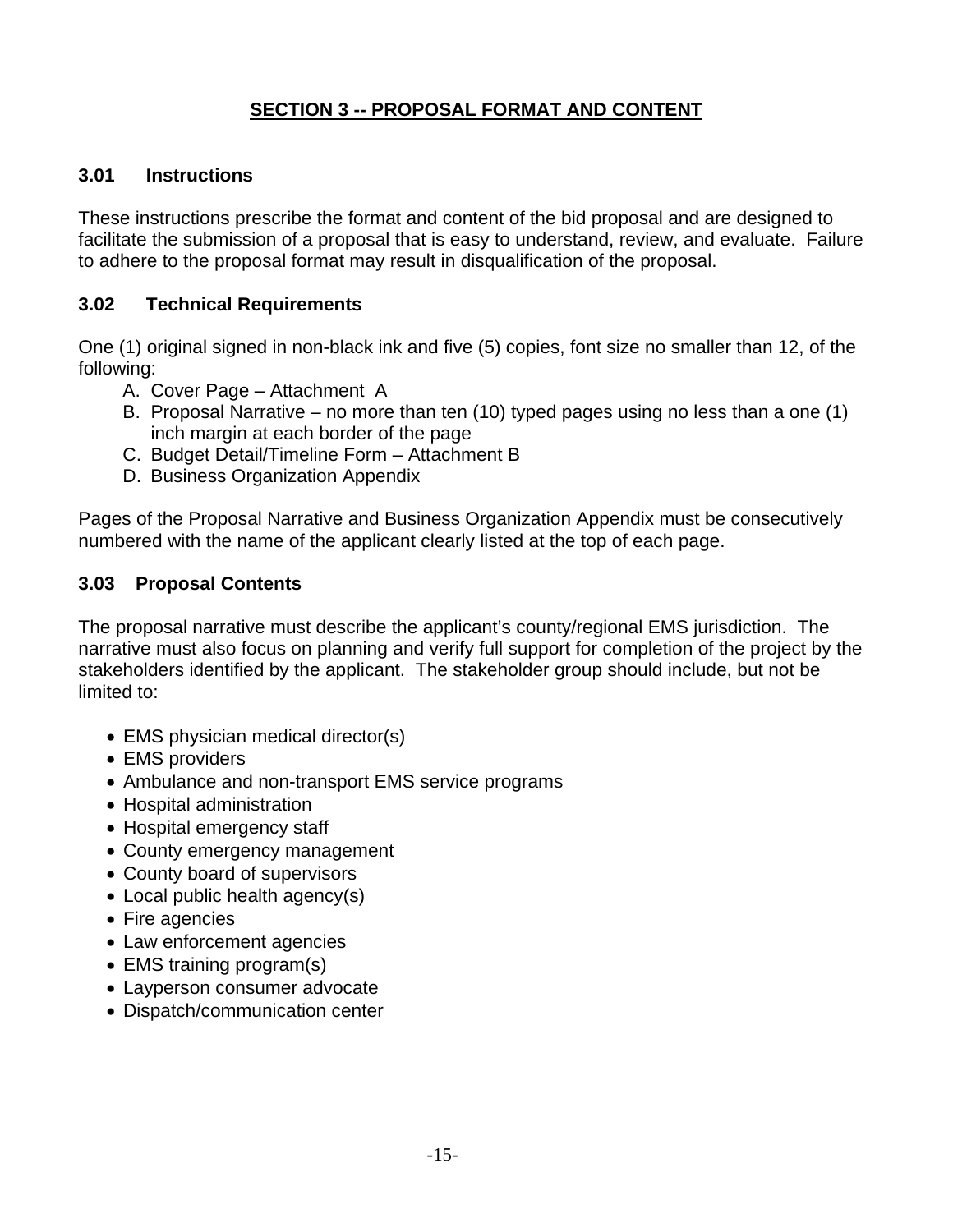The proposal narrative must describe planning strategies for capacity building that will prepare EMS providers, agency staff and the community to:

- a. develop relationships with stakeholders in the community that will help the evaluation and implementation of minimum system standards
- b. conduct an EMS system assessment that identifies what is currently in place within the applicant's existing system to meet the standards
- c. list a local coalition of stakeholders to promote the development of an effective, coherent EMS system
- d. plan for integration into the applicant's existing system of minimum EMS standards: system administration, staffing/training, response/transportation, facilities/critical care, data collection/system evaluation, public information/education, and disaster medical response/planning
- e. promote awareness and importance of having minimum EMS System Standards in the applicant's jurisdiction

The proposal narrative must describe a plan that identifies timelines for completing the initial system assessment during the first six month phase of the project. Projected timelines for implementation and evaluation of minimum standards in each of the eight areas of system development during the remaining 18 months of the project period must also be identified. The plan should focus on collection of evidence that will illustrate the effectiveness, impact, and cost that minimum standards have on the applicant's EMS system.

## **3.04 Budget**

The budget is to be developed to cover the project period from April 1, 2008 through March 30, 2010, illustrating in the budget detailed timelines and budget for the two separate phases of the project. The budget shall demonstrate the proposed use of funds to develop System Standards capacity building strategies. Budgets should be based on the best available estimates of time and expenses. Applicants should specifically describe the services to be provided and itemize the cost of services where available.

**Attachment B – Budget Detail/Timeline Form:** Complete the categories listed on the required form for each of the two phases of the project, evaluation and implementation, showing projected costs and timelines for activities. Do not insert additional categories in the form. The form may be photocopied if more space is needed to accurately describe project activity expenses.

#### Budget Category – Contracted Providers

All contracted providers who are directly funded, wholly or partially, by this application must be listed on the budget form. Expenses in this category include salaries of personnel who are providing services for the programs of this application or other payments as outlined in an agreement or contract.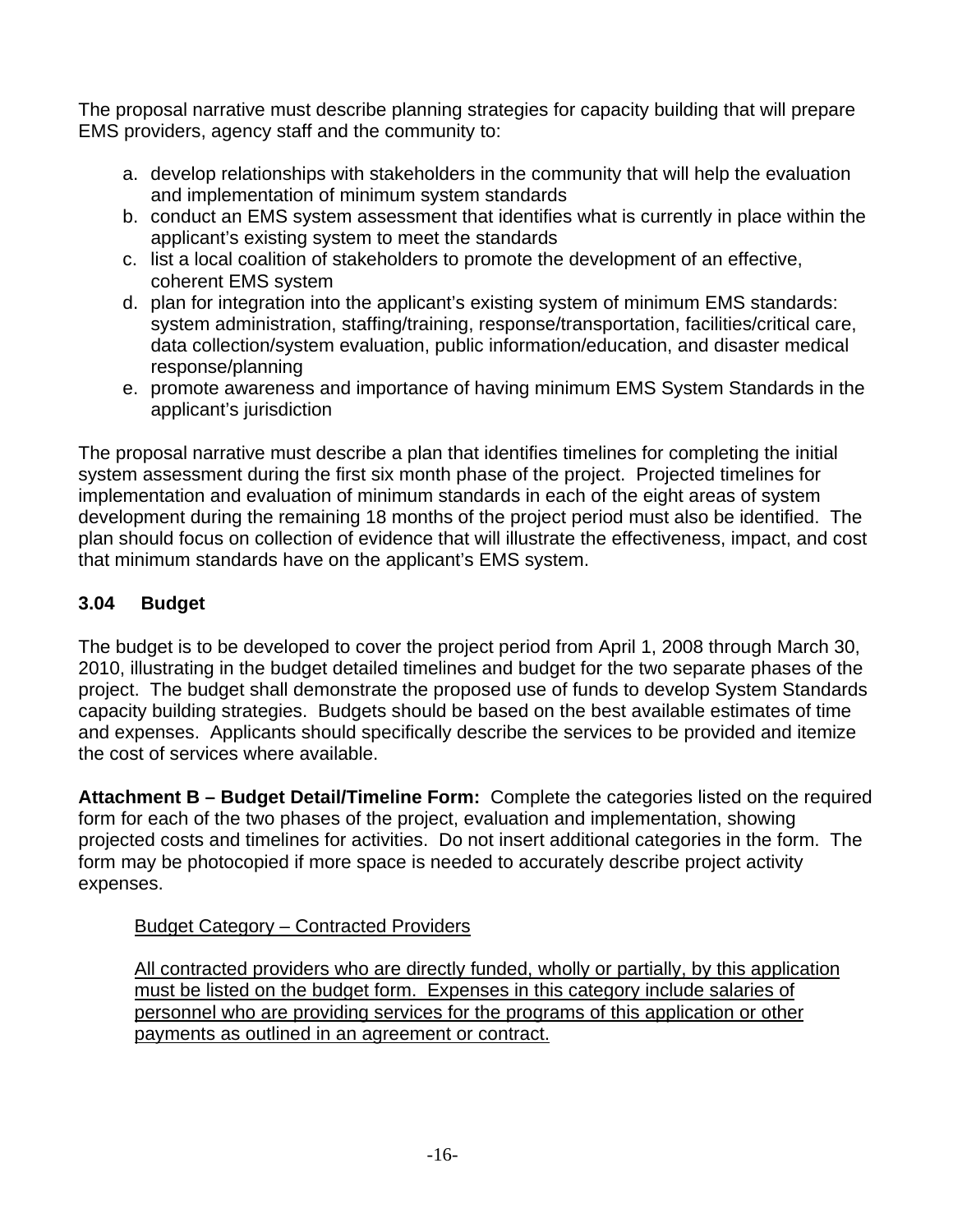#### Budget Category – Employee Salary and Fringe

All agency staff (non-contract) of no more than 0.30 FTE that are directly funded, wholly or partially, by this application must be listed.

#### Budget Category – Other

All anticipated other expenses using proposal funds must be listed on the budget form. This category includes office management, meeting and travel expenses.

#### Budget Category – Indirect or Administrative Costs

Agencies may charge either indirect costs or administrative costs, but not both. If either indirect or administrative costs are being charged to funds, complete and submit the budget according to the guidelines below:

Contractors may charge an Indirect Rate in accordance with their federally approved Indirect Cost Rate Agreement. IDPH reserves the right to negotiate the application of the Indirect Rate per individual contract.

 In the absence of a federally approved Indirect Cost Rate Agreement, the contractor may charge an Administrative Cost not to exceed a maximum rate of 15% of the total contractual amount.

Administrative costs are those that are incurred for common or joint objectives, and therefore cannot be identified readily and specifically with a sponsored program, but are nevertheless necessary to the operations of the organization. For example, the costs of operating and maintaining facilities, depreciation and administrative salaries are generally treated as indirect costs.

The contractor shall maintain documentation to support the administrative cost allocation. The department reserves the right to request the documentation at any time.

#### **3.05 Proposal Checklist**

One (1) original signed in non-black ink and five (5) copies of the following:

- A. Cover Page Attachment A
- B. Proposal Narrative
- C. Budget Detail/Timeline Form Attachment B
- D. Business Organization Appendix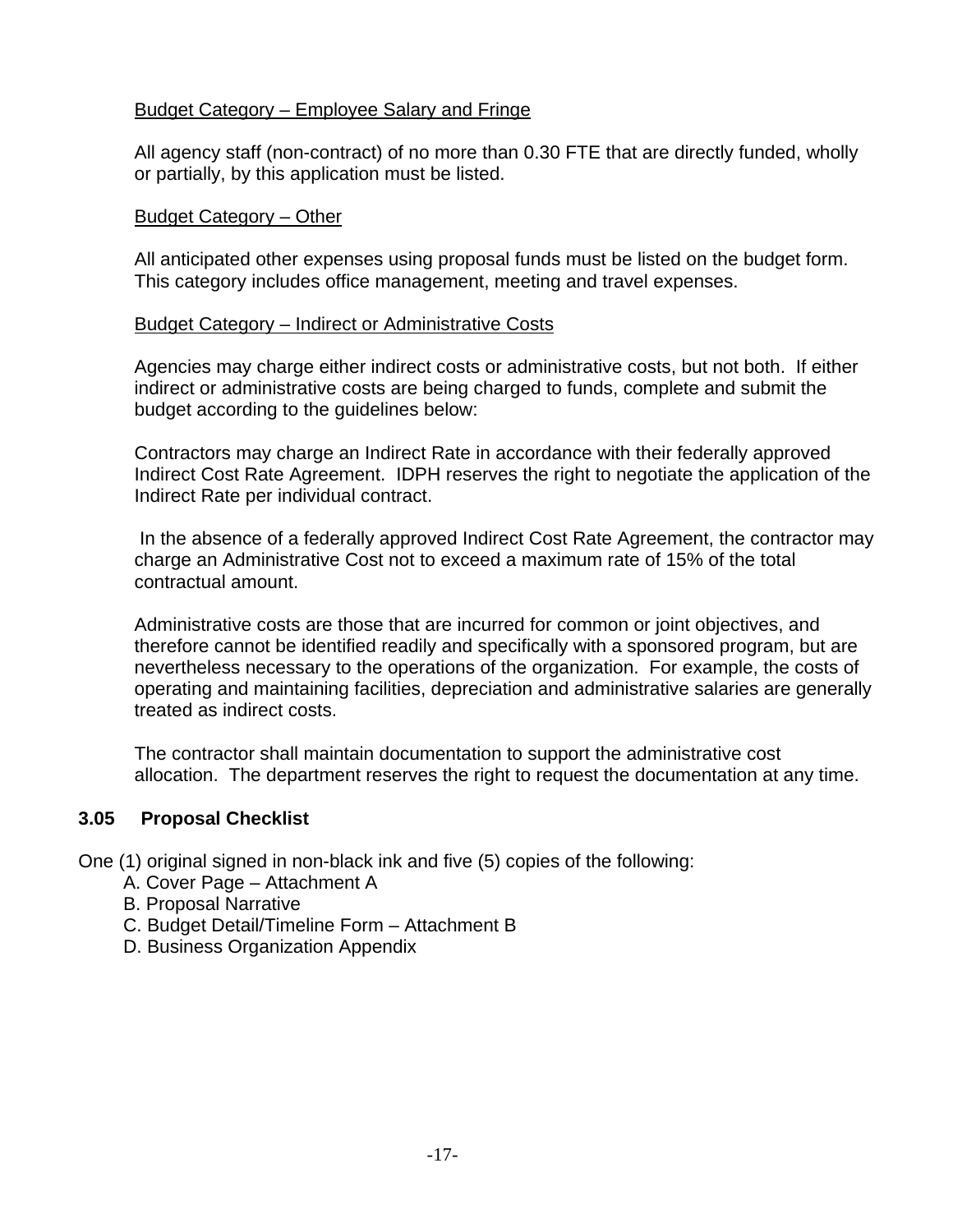## **3.06 Business Organization**

Attach the information required in this section as a Business Organization Appendix to the proposal.

A. Identify the legal structure of the applicant and the state of incorporation or registration, if applicable. Provide evidence of an Iowa business license and any necessary applicable professional licenses required by law.

B. Identify and specify the location(s) of the applicant's offices or other facilities involved in provision of services under this proposal.

C. Describe the history of the organization and the organization mission and vision statements.

D. Include a table of organization. Describe the executive, management, technical, and professional staff who would perform duties related to this project. Include the number of staff, their roles, and their expertise and experience in providing these types of services.

E. Disclose if during the preceding three (3)-year period the applicant or any subcontractor identified in the proposal has defaulted on a contract. List all such contracts, contact persons and telephone numbers for the other parties and provide a brief description of each incident.

F. Disclose if during the preceding three (3)-year period the applicant or any subcontractor identified in the proposal has terminated a contract prior to its stated term or has had a contract terminated by the other party prior to its stated term. List all such contracts, contact persons and telephone numbers for the other parties and provide a brief description of each incident.

G. Provide an audited financial statement for the preceding three (3)-year period. Nonprofit corporations whose previous funding level has not required an audited financial statement shall submit a year end operating statement and balance sheet for the preceding three (3) year period and a current operating statement in lieu thereof. Any applicant agency that currently holds a contract with the department and has previously submitted audit reports need not submit a copy with this proposal. Please specify in the proposal that audits are on file with the department

## **3.07 Litigation or Investigation**

The applicant shall list and summarize pending or threatened litigation, administrative, or regulatory proceedings or similar matters which could affect the ability of the applicant to perform the required services. Failure to disclose such matters may result in rejection of the proposal or in termination of any subsequent contract. This is a continuing disclosure requirement. Any such matter commencing after submission of a proposal must be disclosed in a timely manner in a written statement to the IDPH.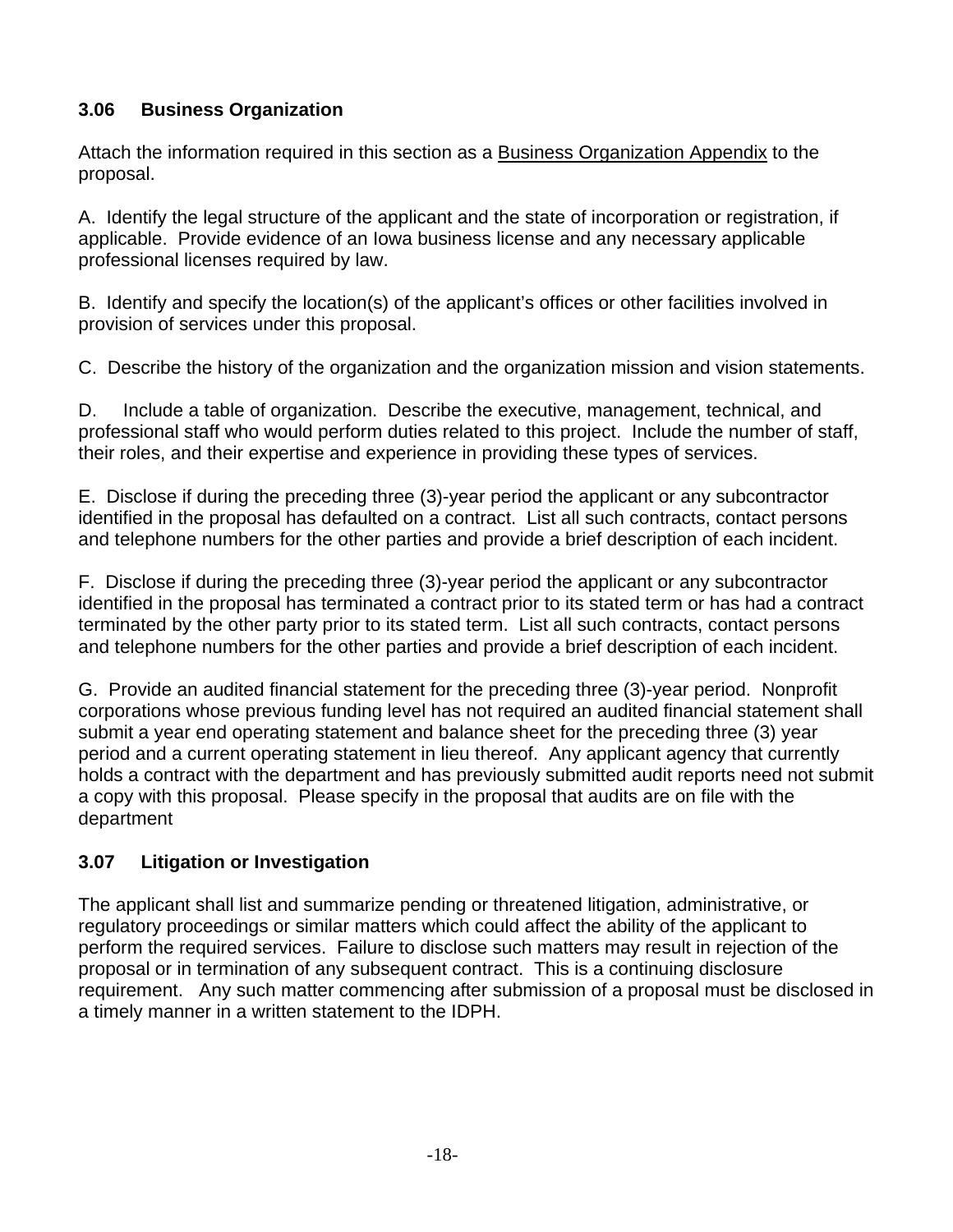## **SECTION 4 -- EVALUATION PROCESS AND CRITERIA**

#### **4.01 Overview of Evaluation Process**

Evaluation of proposals submitted under this RFP will be conducted in three phases.

Phase I -- Technical Review: The first phase will involve a preliminary review by the IDPH staff of an applicant's compliance with the mandatory requirements for submitted proposals. Proposals which fail to satisfy technical requirements may be eliminated from the proposal review. These proposals will be returned to the applicant via United States Postal Service, first class mail. The IDPH reserves the right to waive minor variances at the sole discretion of the IDPH.

Phase II – Review Committee: Proposals determined to be compliant with technical requirements will be accepted for the second phase of evaluation, which shall be completed by a review committee or committees established by the IDPH. The membership of the review committee(s) shall be determined by the bureau chief with input and oversight from the respective division director. The review committee(s) shall evaluate proposals in accordance with a point system. Each committee member will review the proposals and the evaluation criteria outlined in this chapter and assign a point total for each criteria. If an applicant is requested to make an oral presentation of the proposal pursuant to RFP section 1.13, the committee members may consider the oral presentation of the applicant in determining the points awarded.

The total score awarded by each committee member will be averaged to arrive at the final score (rounded to the nearest whole number) for each proposal and the proposals will then be ranked based on the average of the evaluation scores. IDPH staff may solicit additional input and recommendations from the review committee(s).

In the event competitive proposals receive an equal number of points, two division directors and the respective bureau chief administering the program may conduct a second review utilizing the same scoring process.

Phase III -- IDPH Review and Award: The third phase will be a final review. The IDPH will consider the submitted proposals and the review committee's scores and recommendations. The IDPH may also consider geographical distribution, budget information, any information received pursuant to sections 1.17 - 1.21 of the RFP, and any other information received pursuant to the procurement process. IDPH reserves the right not to award the contract to the applicant with the highest point average.

## **4.02 Scoring of Proposals**

A maximum of 100 points may be awarded to each proposal. A minimum average score of 60 or greater is required for the proposal to be considered for funding.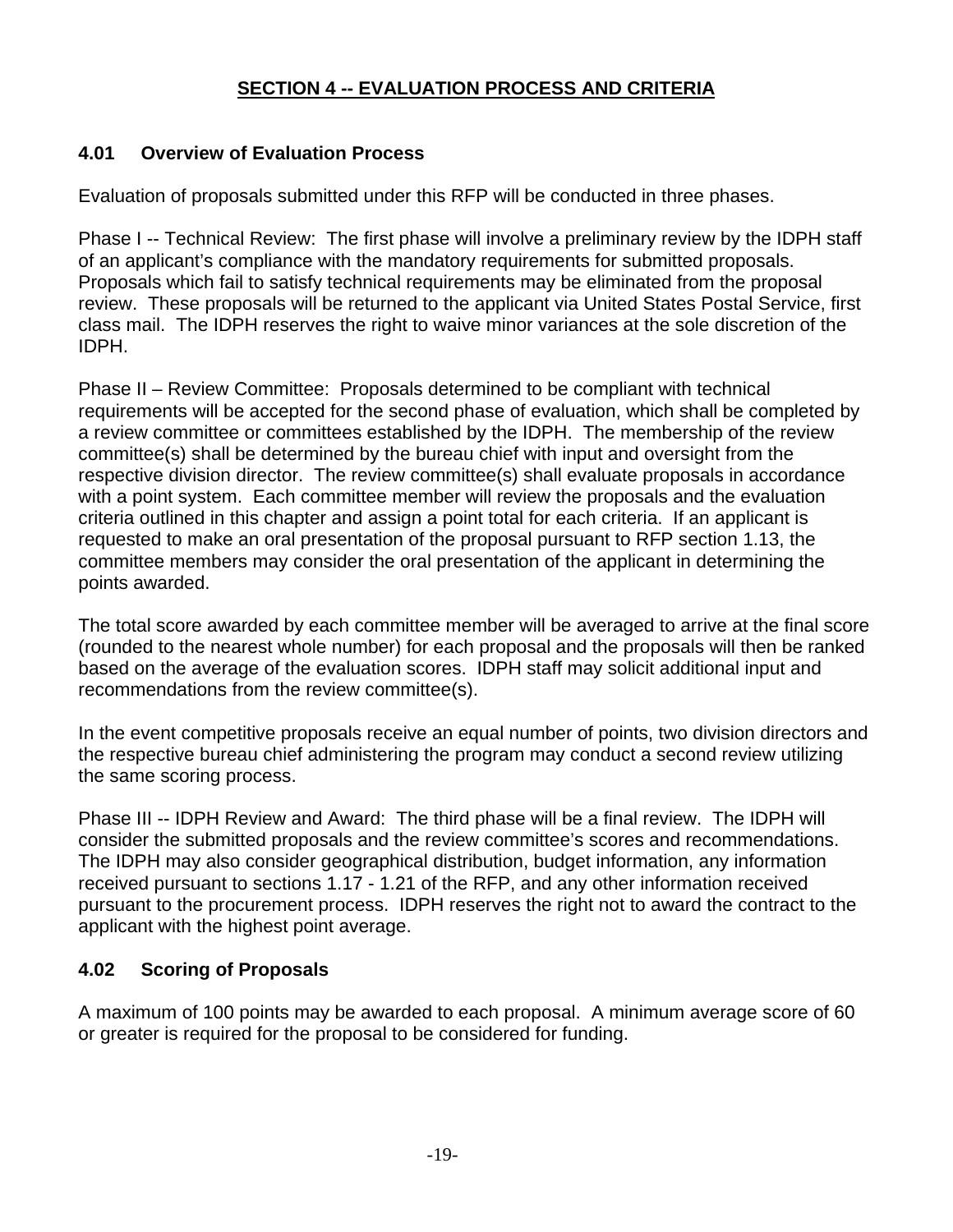Accepted proposals will be evaluated based on the following criteria:

A. All parts of each section are included and addressed.

B. Descriptions and detail are clear, organized and understandable.

C. Descriptions are responsive to the intent of the RFP objectives.

D. The overall ability of the applicant, as judged by the evaluation committee, to successfully complete the project within the proposed schedule. This judgment will be based upon factors including:

- Budget/cost
- Past performance of work that is similar to the project's identified Scope of Services
- Experience and references that demonstrate the expertise and ability of the applicant to provide the Scope of Services described in this RFP
- Project management plan
- Applicant's ability to fulfill the contract

Points will be assigned for each item listed as follows:

5 Applicant's proposal or capability is exceptional and exceeds expectations for this criterion.

4 Applicant's proposal or capability is superior and slightly exceeds expectations for this criterion.

3 Applicant's proposal or capability is satisfactory and marginally meets expectations for this criterion.

2 Applicant's proposal or capability is unsatisfactory and contains numerous deficiencies for this criterion.

1 Applicant's proposal or capability is not acceptable or applicable for this criterion.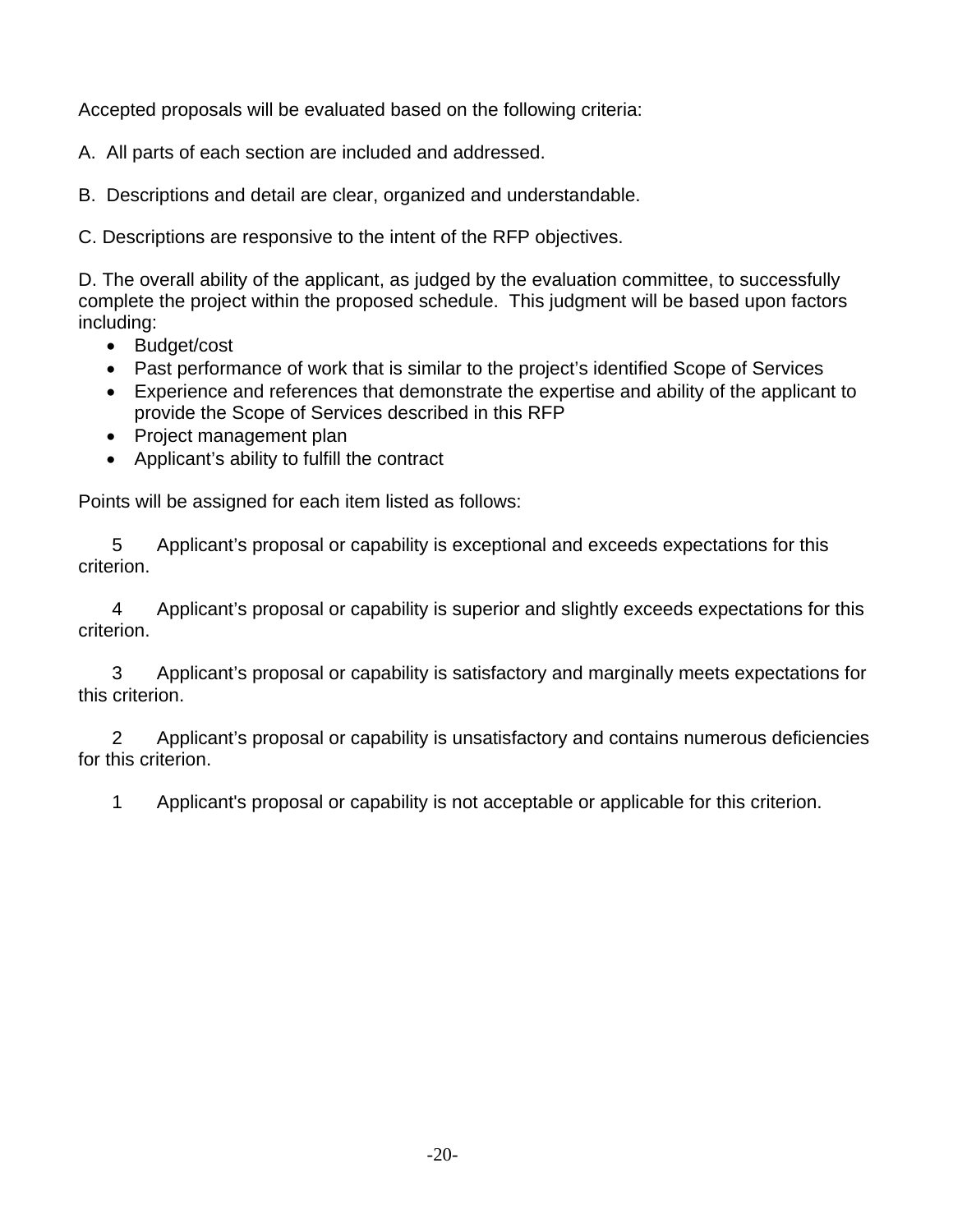The maximum points to be awarded for each proposal section are as follows:

| <b>Proposal Component</b>                                                                                                                                                                                                                                                                                | <b>Weight</b>   | <b>Potential</b>     |
|----------------------------------------------------------------------------------------------------------------------------------------------------------------------------------------------------------------------------------------------------------------------------------------------------------|-----------------|----------------------|
|                                                                                                                                                                                                                                                                                                          |                 | <b>Maximum Score</b> |
| A. Narrative describes planning strategies that will:<br>a. develop relationships with<br>stakeholders in the community that<br>will help the evaluation and                                                                                                                                             | $\overline{3}$  | <u>15</u>            |
| implementation of minimum system<br>standards                                                                                                                                                                                                                                                            |                 |                      |
| b. conduct an EMS system assessment<br>that identifies what is currently in<br>place within the applicant's existing                                                                                                                                                                                     | $\overline{3}$  | 15                   |
| system to meet the standards<br>c. list a local coalition of stakeholders to<br>promote the development of an                                                                                                                                                                                            |                 |                      |
| effective, coherent EMS system<br>d. plan for integration into the applicant's<br>existing system of minimum EMS                                                                                                                                                                                         | $\overline{3}$  | <u> 15</u>           |
| standards: system administration,<br>staffing/training,<br>response/transportation,<br>facilities/critical care, data<br>collection/system evaluation, public<br>information/education, and disaster<br>medical response/planning<br>e. promote awareness and importance of<br>having minimum EMS System | $\overline{3}$  | 15                   |
| <b>Standards in the applicant's</b><br>jurisdiction                                                                                                                                                                                                                                                      | $\overline{2}$  | <u>10</u>            |
| <b>B.</b> Budget (Attachment B)<br>a. budget clarifies proposed costs<br>b. funds requested are consistent and<br>reasonable                                                                                                                                                                             | $6\overline{6}$ | 30                   |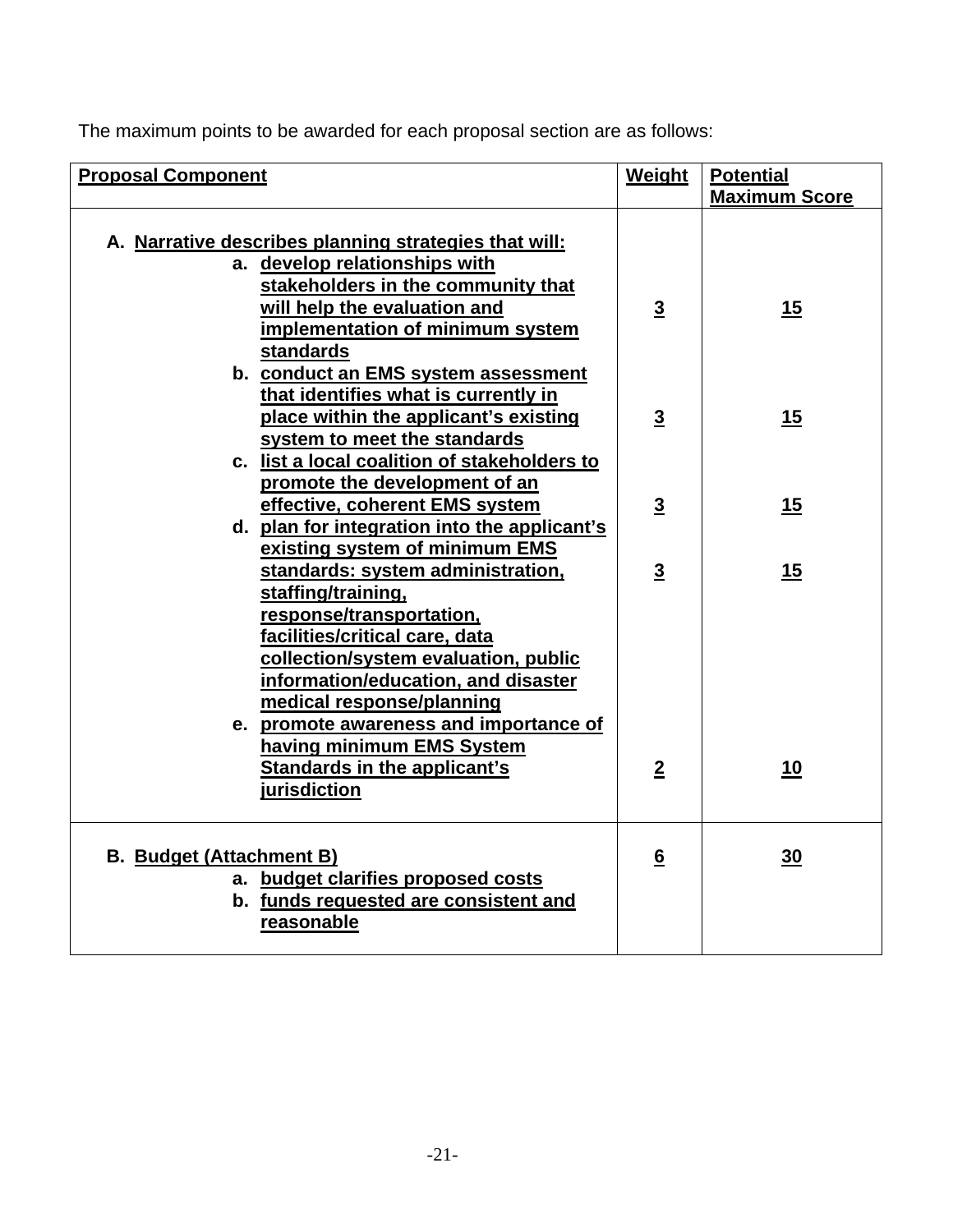## **SECTION 5 – CONTRACT**

## **5.01 Conditions**

Any contract awarded by the IDPH shall include specific contract provisions and the IDPH General Conditions effective February 1, 2007 as posted on the IDPH Web page [www.idph.state.ia.us](http://www.idph.state.ia.us/) under *Grants, Bids and Proposals link*. The contract terms contained in the general conditions are not intended to be a complete listing of all contract terms, but are provided only to enable applicants to better evaluate the costs associated with the RFP and the potential resulting contract. Applicants should plan to include such terms in any contract awarded as a result of the RFP. All costs associated with complying with these requirements should be included in the proposal. If the contract exceeds \$ 500,000, or if the contract together with other contracts awarded to the Contractor by the Department exceed \$ 500,000 in the aggregate, the Contractor shall be required to comply with the provisions of Iowa Code chapter 8F.

The Department requires Contractors to link with the local board of health when providing services supported by Department funding. In particular, Contractors are expected to assist the local board of health in carrying out the three core functions of public health as defined in 641 IAC 77.3 (137): assessment, policy development and assurance. Examples of linking with the board of health include, but are not limited to:

- Provide environmental and/or health data to the local board of health for the purposes of, and provide assistance in, assessing and analyzing the health status of the community.
- Submit reports to the local board of health on the effectiveness, accessibility, and quality of services provided.
- Include the local board of health in establishing policies and plans associated with the services provided. This can be accomplished by establishing a liaison between the Contractor and the board of health or by attending regular meetings of the board of health.
- Educate the local board of health about the services provided and work with the board to identify target populations in need of the services provided.
- Be active in the Community Health Needs Assessment and Health Improvement Plan process.
- Provide the board of health expert input on the services provided and how those services relate to; the health priorities of the community, and health improvement plans to address those priorities.

The Contractor is expected to provide documentation of linkage efforts if requested by the Department.

Results of the review process or changes in federal or state law may require additions or changes in final contract conditions requirements.